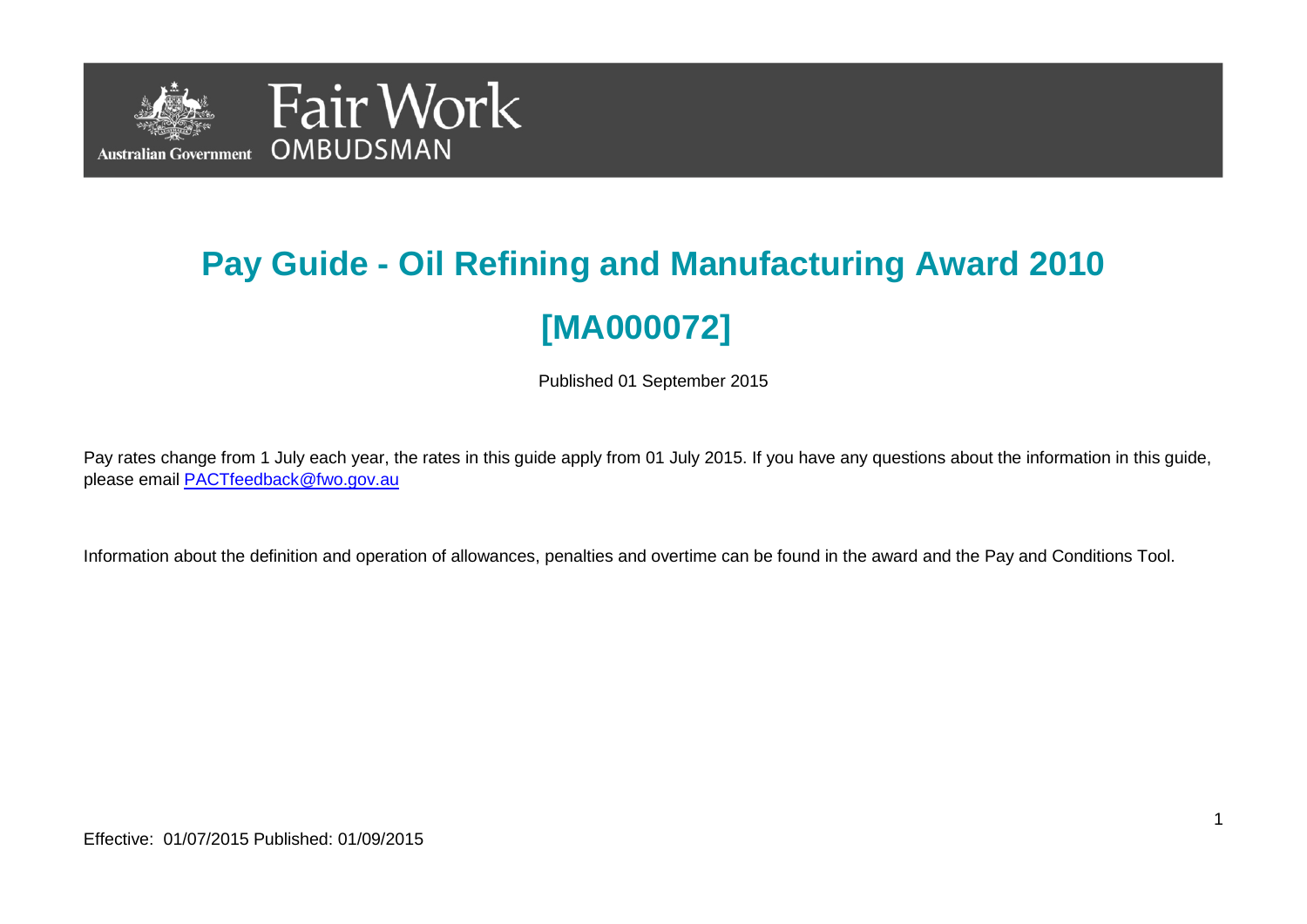## **Rates of pay Adult Full-time & part-time**

The rates below include industry disability allowance.

| <b>Classification</b>                                                        | <b>Weekly pay</b><br>rate | Hourly pay<br>rate | <b>Afternoon</b><br>shift | <b>Night shift</b> | <b>Permanent</b><br>afternoon<br>shift | <b>Permanent</b><br>night shift | Saturday -<br>first 2 hours -<br>shiftworker |
|------------------------------------------------------------------------------|---------------------------|--------------------|---------------------------|--------------------|----------------------------------------|---------------------------------|----------------------------------------------|
| Refinery operations -<br>trainee operator level 1                            | \$702.30                  | \$20.06            | \$23.07                   | \$23.07            | \$24.07                                | \$26.08                         | \$30.09                                      |
| Refinery operations -<br>outside operator level 2                            | \$760.90                  | \$21.74            | \$25.00                   | \$25.00            | \$26.09                                | \$28.26                         | \$32.61                                      |
| Refinery operations -<br>advanced outside operator<br>level 3                | \$823.50                  | \$23.52            | \$27.05                   | \$27.05            | \$28.22                                | \$30.58                         | \$35.28                                      |
| Refinery operations -<br>console operator level 4                            | \$912.80                  | \$26.08            | \$29.99                   | \$29.99            | \$31.30                                | \$33.90                         | \$39.12                                      |
| Refinery operations - head<br>operator level 5                               | \$982.70                  | \$28.07            | \$32.28                   | \$32.28            | \$33.68                                | \$36.49                         | \$42.11                                      |
| Lubricants/bitumen plants<br>and terminals - trainee<br>level 1              | \$687.50                  | \$19.64            | \$22.59                   | \$22.59            | \$23.57                                | \$25.53                         | \$29.46                                      |
| Lubricants/bitumen plants<br>and terminals - operator<br>(competent) level 2 | \$726.90                  | \$20.76            | \$23.87                   | \$23.87            | \$24.91                                | \$26.99                         | \$31.14                                      |
| Lubricants/bitumen plants<br>and terminals - operator<br>(advanced) level 3  | \$759.10                  | \$21.68            | \$24.93                   | \$24.93            | \$26.02                                | \$28.18                         | \$32.52                                      |
| Lubricants/bitumen plants<br>and terminals - specialist<br>blender level 4   | \$791.00                  | \$22.60            | \$25.99                   | \$25.99            | \$27.12                                | \$29.38                         | \$33.90                                      |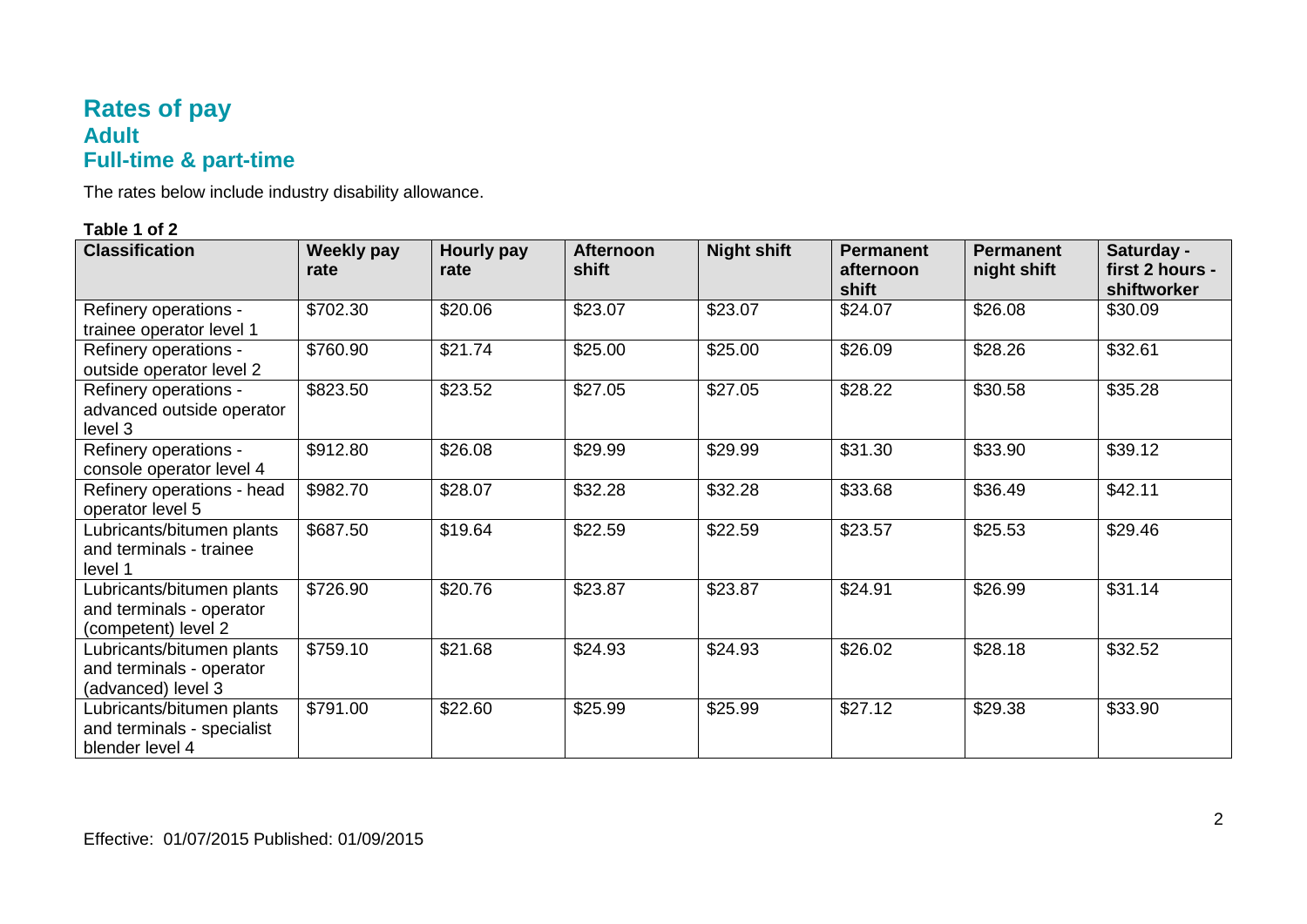| <b>Classification</b>     | <b>Weekly pay</b> | Hourly pay | <b>Afternoon</b> | <b>Night shift</b> | <b>Permanent</b> | <b>Permanent</b> | Saturday -      |
|---------------------------|-------------------|------------|------------------|--------------------|------------------|------------------|-----------------|
|                           | rate              | rate       | shift            |                    | afternoon        | night shift      | first 2 hours - |
|                           |                   |            |                  |                    | shift            |                  | shiftworker     |
| Lubricants/bitumen plants | \$822.90          | \$23.51    | \$27.04          | \$27.04            | \$28.21          | \$30.56          | \$35.27         |
| and terminals - head      |                   |            |                  |                    |                  |                  |                 |
| operator level 5          |                   |            |                  |                    |                  |                  |                 |
| Maintenance -             | \$795.50          | \$22.72    | \$26.13          | \$26.13            | \$27.26          | \$29.54          | \$34.08         |
| tradesperson              |                   |            |                  |                    |                  |                  |                 |
| Maintenance - advanced    | \$846.60          | \$24.18    | \$27.81          | \$27.81            | \$29.02          | \$31.43          | \$36.27         |
| tradesperson              |                   |            |                  |                    |                  |                  |                 |
| Maintenance - dual trade  | \$905.70          | \$25.87    | \$29.75          | \$29.75            | \$31.04          | \$33.63          | \$38.81         |
| tradesperson              |                   |            |                  |                    |                  |                  |                 |
| Maintenance -             | \$942.30          | \$26.92    | \$30.96          | \$30.96            | \$32.30          | \$35.00          | \$40.38         |
| maintenance co-ordinator  |                   |            |                  |                    |                  |                  |                 |
| Clerical level 1 - year 1 | \$698.40          | \$19.95    | \$22.94          | \$22.94            | \$23.94          | \$25.94          | \$29.93         |
| Clerical level 1 - year 2 | \$733.00          | \$20.94    | \$24.08          | \$24.08            | \$25.13          | \$27.22          | \$31.41         |
| Clerical level 1 - year 3 | \$756.00          | \$21.60    | \$24.84          | \$24.84            | \$25.92          | \$28.08          | \$32.40         |
| Clerical level 2 - year 1 | \$764.90          | \$21.85    | \$25.13          | \$25.13            | \$26.22          | \$28.41          | \$32.78         |
| Clerical level 2 - year 2 | \$779.10          | \$22.26    | \$25.60          | \$25.60            | \$26.71          | \$28.94          | \$33.39         |
| Clerical level 3          | \$807.90          | \$23.08    | \$26.54          | \$26.54            | \$27.70          | \$30.00          | \$34.62         |
| Clerical level 4          | \$848.30          | \$24.24    | \$27.88          | \$27.88            | \$29.09          | \$31.51          | \$36.36         |
| Clerical level 5          | \$882.80          | \$25.22    | \$29.00          | \$29.00            | \$30.26          | \$32.79          | \$37.83         |

| <b>Classification</b>                                    | Saturday -<br>after 2<br>hours -<br>shiftworker | Sunday -<br>shiftworker | <b>Public</b><br>holiday | Overtime -<br><b>Monday to</b><br>Saturday -<br>first 2 hours<br>- other than<br>continuous<br>shiftworkers | Overtime -<br><b>Monday to</b><br>Saturday -<br>after 2 hours<br>- other than<br>continuous<br><b>shiftworkers</b> | Overtime -<br>Sunday -<br>other than<br>continuous<br><b>shiftworkers</b> | Overtime -<br>public<br>holiday -<br>other than<br>continuous<br><b>shiftworkers</b> | Overtime -<br>continuous<br><b>shiftworkers</b> |
|----------------------------------------------------------|-------------------------------------------------|-------------------------|--------------------------|-------------------------------------------------------------------------------------------------------------|--------------------------------------------------------------------------------------------------------------------|---------------------------------------------------------------------------|--------------------------------------------------------------------------------------|-------------------------------------------------|
| <b>Refinery operations -</b><br>trainee operator level 1 | \$40.12                                         | \$40.12                 | \$60.18                  | \$30.09                                                                                                     | \$40.12                                                                                                            | \$40.12                                                                   | \$50.15                                                                              | \$40.12                                         |
| Refinery operations -<br>outside operator level 2        | \$43.48                                         | \$43.48                 | \$65.22                  | \$32.61                                                                                                     | \$43.48                                                                                                            | \$43.48                                                                   | \$54.35                                                                              | \$43.48                                         |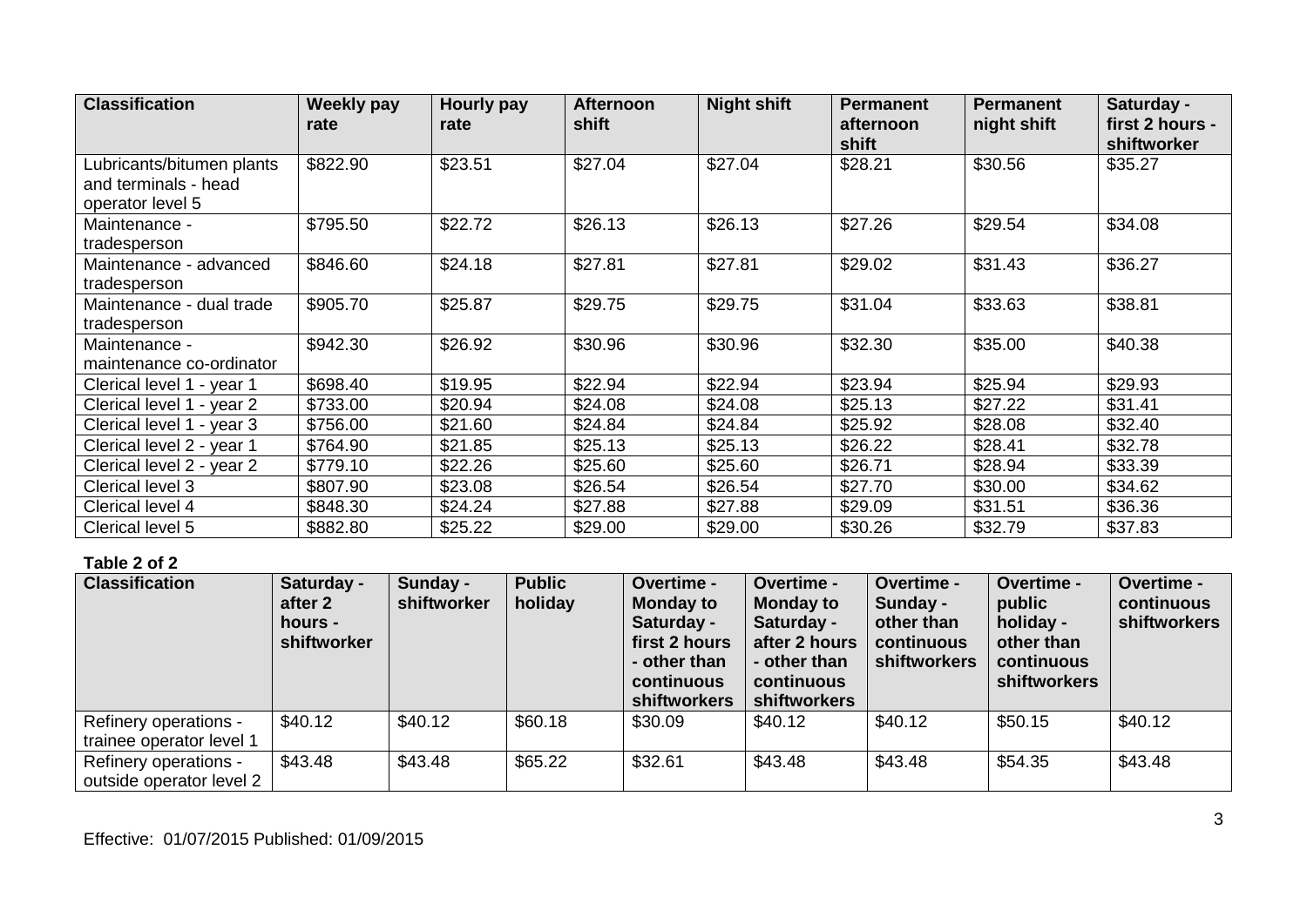| <b>Classification</b>                                                           | Saturday -<br>after 2<br>hours -<br>shiftworker | Sunday -<br>shiftworker | <b>Public</b><br>holiday | Overtime -<br><b>Monday to</b><br>Saturday -<br>first 2 hours<br>- other than<br>continuous<br>shiftworkers | Overtime -<br><b>Monday to</b><br>Saturday -<br>after 2 hours<br>- other than<br>continuous<br>shiftworkers | Overtime -<br>Sunday -<br>other than<br>continuous<br>shiftworkers | Overtime -<br>public<br>holiday -<br>other than<br>continuous<br>shiftworkers | Overtime -<br>continuous<br>shiftworkers |
|---------------------------------------------------------------------------------|-------------------------------------------------|-------------------------|--------------------------|-------------------------------------------------------------------------------------------------------------|-------------------------------------------------------------------------------------------------------------|--------------------------------------------------------------------|-------------------------------------------------------------------------------|------------------------------------------|
| Refinery operations -<br>advanced outside<br>operator level 3                   | \$47.04                                         | \$47.04                 | \$70.56                  | \$35.28                                                                                                     | \$47.04                                                                                                     | \$47.04                                                            | \$58.80                                                                       | \$47.04                                  |
| Refinery operations -<br>console operator level<br>4                            | \$52.16                                         | \$52.16                 | \$78.24                  | \$39.12                                                                                                     | \$52.16                                                                                                     | \$52.16                                                            | \$65.20                                                                       | \$52.16                                  |
| Refinery operations -<br>head operator level 5                                  | \$56.14                                         | \$56.14                 | \$84.21                  | \$42.11                                                                                                     | \$56.14                                                                                                     | \$56.14                                                            | \$70.18                                                                       | \$56.14                                  |
| Lubricants/bitumen<br>plants and terminals -<br>trainee level 1                 | \$39.28                                         | \$39.28                 | \$58.92                  | \$29.46                                                                                                     | \$39.28                                                                                                     | \$39.28                                                            | \$49.10                                                                       | \$39.28                                  |
| Lubricants/bitumen<br>plants and terminals -<br>operator (competent)<br>level 2 | \$41.52                                         | \$41.52                 | \$62.28                  | \$31.14                                                                                                     | \$41.52                                                                                                     | \$41.52                                                            | $\overline{$}51.90$                                                           | \$41.52                                  |
| Lubricants/bitumen<br>plants and terminals -<br>operator (advanced)<br>level 3  | \$43.36                                         | \$43.36                 | \$65.04                  | \$32.52                                                                                                     | \$43.36                                                                                                     | \$43.36                                                            | \$54.20                                                                       | \$43.36                                  |
| Lubricants/bitumen<br>plants and terminals -<br>specialist blender level        | $\overline{$}45.20$                             | \$45.20                 | \$67.80                  | \$33.90                                                                                                     | \$45.20                                                                                                     | \$45.20                                                            | \$56.50                                                                       | \$45.20                                  |
| Lubricants/bitumen<br>plants and terminals -<br>head operator level 5           | \$47.02                                         | \$47.02                 | \$70.53                  | \$35.27                                                                                                     | \$47.02                                                                                                     | \$47.02                                                            | \$58.78                                                                       | \$47.02                                  |
| Maintenance -<br>tradesperson                                                   | \$45.44                                         | \$45.44                 | \$68.16                  | \$34.08                                                                                                     | \$45.44                                                                                                     | \$45.44                                                            | \$56.80                                                                       | \$45.44                                  |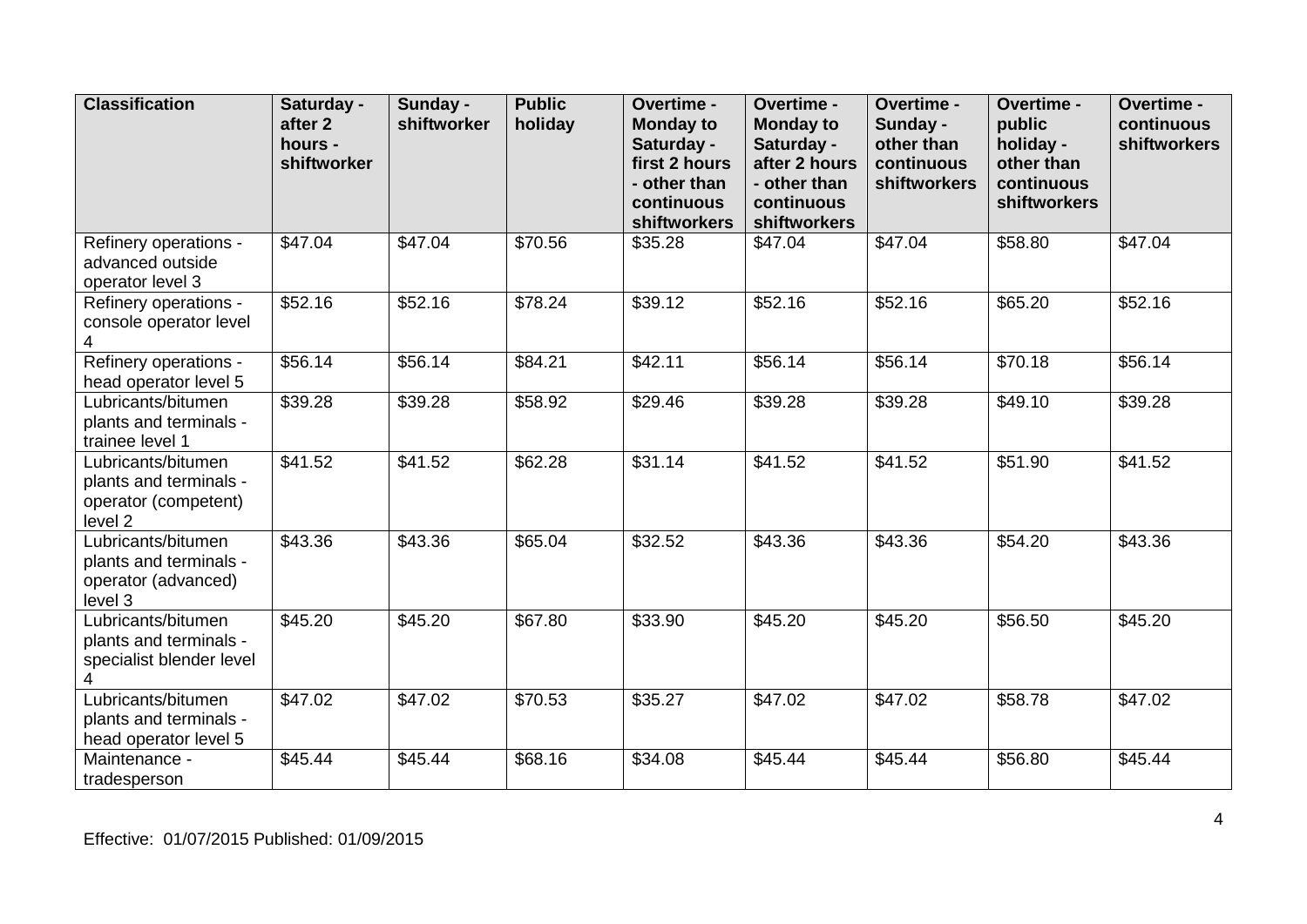| <b>Classification</b>                         | Saturday -<br>after 2<br>hours -<br>shiftworker | Sunday -<br>shiftworker | <b>Public</b><br>holiday | <b>Overtime -</b><br><b>Monday to</b><br>Saturday -<br>first 2 hours<br>- other than<br>continuous<br><b>shiftworkers</b> | Overtime -<br><b>Monday to</b><br>Saturday -<br>after 2 hours<br>- other than<br>continuous<br><b>shiftworkers</b> | <b>Overtime -</b><br>Sunday -<br>other than<br>continuous<br><b>shiftworkers</b> | Overtime -<br>public<br>holiday -<br>other than<br>continuous<br><b>shiftworkers</b> | Overtime -<br>continuous<br><b>shiftworkers</b> |
|-----------------------------------------------|-------------------------------------------------|-------------------------|--------------------------|---------------------------------------------------------------------------------------------------------------------------|--------------------------------------------------------------------------------------------------------------------|----------------------------------------------------------------------------------|--------------------------------------------------------------------------------------|-------------------------------------------------|
| Maintenance -<br>advanced tradesperson        | \$48.36                                         | \$48.36                 | \$72.54                  | \$36.27                                                                                                                   | \$48.36                                                                                                            | \$48.36                                                                          | \$60.45                                                                              | \$48.36                                         |
| Maintenance - dual<br>trade tradesperson      | \$51.74                                         | \$51.74                 | \$77.61                  | \$38.81                                                                                                                   | \$51.74                                                                                                            | \$51.74                                                                          | \$64.68                                                                              | \$51.74                                         |
| Maintenance -<br>maintenance co-<br>ordinator | \$53.84                                         | \$53.84                 | \$80.76                  | \$40.38                                                                                                                   | \$53.84                                                                                                            | \$53.84                                                                          | \$67.30                                                                              | \$53.84                                         |
| Clerical level 1 - year 1                     | \$39.90                                         | \$39.90                 | \$59.85                  | \$29.93                                                                                                                   | \$39.90                                                                                                            | \$39.90                                                                          | \$49.88                                                                              | \$39.90                                         |
| Clerical level 1 - year 2                     | \$41.88                                         | \$41.88                 | \$62.82                  | \$31.41                                                                                                                   | \$41.88                                                                                                            | \$41.88                                                                          | \$52.35                                                                              | \$41.88                                         |
| Clerical level 1 - year 3                     | \$43.20                                         | \$43.20                 | \$64.80                  | \$32.40                                                                                                                   | \$43.20                                                                                                            | \$43.20                                                                          | \$54.00                                                                              | \$43.20                                         |
| Clerical level 2 - year 1                     | \$43.70                                         | \$43.70                 | \$65.55                  | \$32.78                                                                                                                   | \$43.70                                                                                                            | \$43.70                                                                          | \$54.63                                                                              | \$43.70                                         |
| Clerical level 2 - year 2                     | \$44.52                                         | \$44.52                 | \$66.78                  | \$33.39                                                                                                                   | \$44.52                                                                                                            | \$44.52                                                                          | \$55.65                                                                              | \$44.52                                         |
| Clerical level 3                              | \$46.16                                         | \$46.16                 | \$69.24                  | \$34.62                                                                                                                   | \$46.16                                                                                                            | \$46.16                                                                          | \$57.70                                                                              | \$46.16                                         |
| Clerical level 4                              | \$48.48                                         | \$48.48                 | \$72.72                  | \$36.36                                                                                                                   | \$48.48                                                                                                            | \$48.48                                                                          | \$60.60                                                                              | \$48.48                                         |
| Clerical level 5                              | \$50.44                                         | \$50.44                 | \$75.66                  | \$37.83                                                                                                                   | \$50.44                                                                                                            | \$50.44                                                                          | \$63.05                                                                              | \$50.44                                         |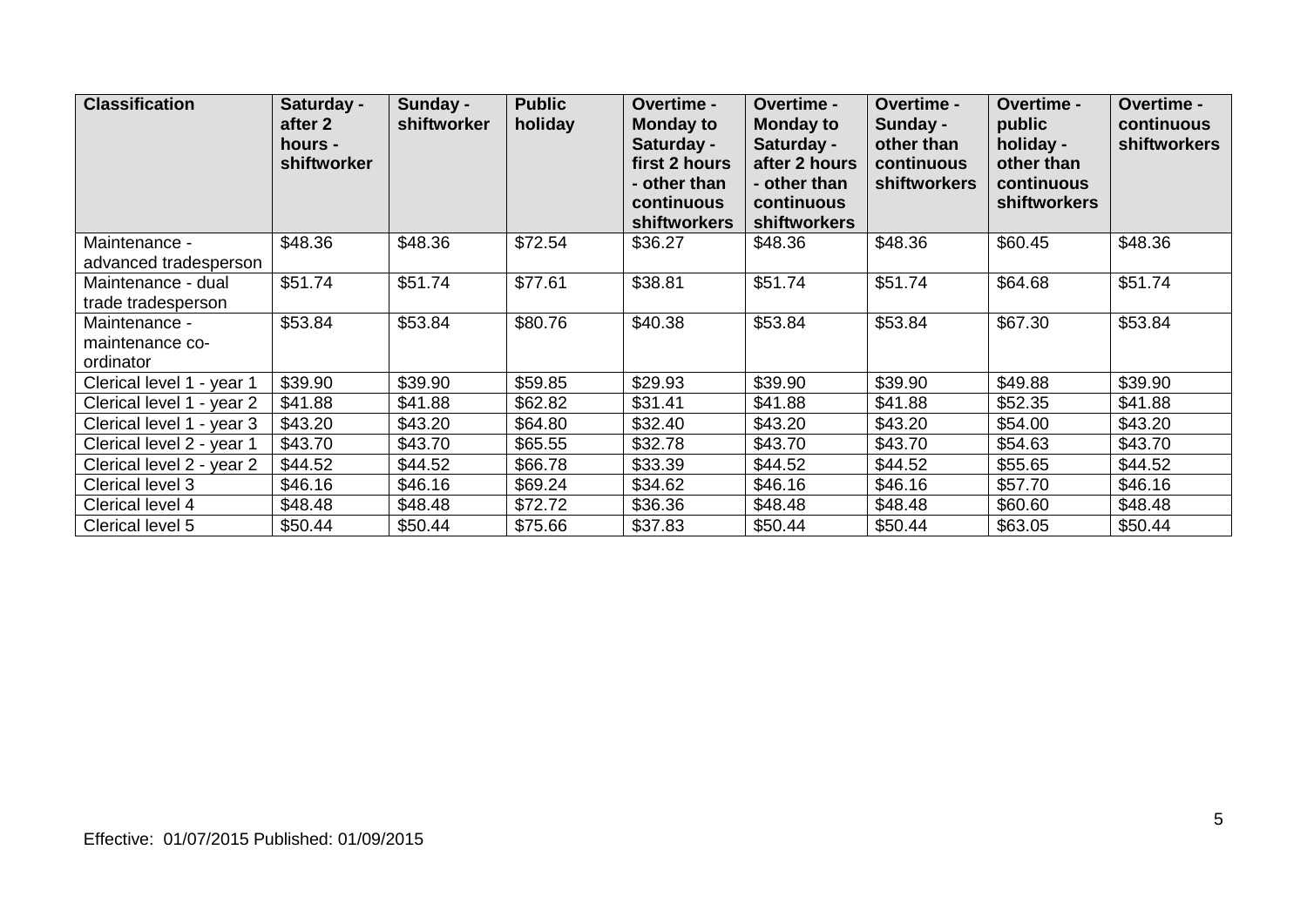## **Casual**

| <b>Classification</b>                                                        | <b>Hourly pay</b><br>rate | <b>Afternoon</b><br>shift | <b>Night shift</b> | <b>Permanent</b><br>afternoon<br>shift | <b>Permanent</b><br>night shift | Saturday -<br>first 2 hours -<br>shiftworker | Saturday -<br>after 2 hours -<br>shiftworker |
|------------------------------------------------------------------------------|---------------------------|---------------------------|--------------------|----------------------------------------|---------------------------------|----------------------------------------------|----------------------------------------------|
| Refinery operations -<br>trainee operator level 1                            | \$25.08                   | \$28.08                   | \$28.08            | \$29.09                                | \$31.09                         | \$35.11                                      | \$45.14                                      |
| Refinery operations -<br>outside operator level 2                            | \$27.18                   | \$30.44                   | \$30.44            | \$31.52                                | \$33.70                         | \$38.05                                      | \$48.92                                      |
| Refinery operations -<br>advanced outside operator<br>level 3                | \$29.40                   | \$32.93                   | \$32.93            | \$34.10                                | \$36.46                         | \$41.16                                      | \$52.92                                      |
| Refinery operations -<br>console operator level 4                            | \$32.60                   | \$36.51                   | \$36.51            | \$37.82                                | \$40.42                         | \$45.64                                      | \$58.68                                      |
| Refinery operations - head<br>operator level 5                               | \$35.09                   | \$39.30                   | \$39.30            | \$40.70                                | \$43.51                         | \$49.12                                      | \$63.16                                      |
| Lubricants/bitumen plants<br>and terminals - trainee<br>level 1              | \$24.55                   | \$27.50                   | \$27.50            | \$28.48                                | \$30.44                         | \$34.37                                      | \$44.19                                      |
| Lubricants/bitumen plants<br>and terminals - operator<br>(competent) level 2 | \$25.95                   | \$29.06                   | \$29.06            | \$30.10                                | \$32.18                         | \$36.33                                      | \$46.71                                      |
| Lubricants/bitumen plants<br>and terminals - operator<br>(advanced) level 3  | \$27.10                   | \$30.35                   | \$30.35            | \$31.44                                | \$33.60                         | \$37.94                                      | \$48.78                                      |
| Lubricants/bitumen plants<br>and terminals - specialist<br>blender level 4   | \$28.25                   | \$31.64                   | \$31.64            | \$32.77                                | \$35.03                         | \$39.55                                      | \$50.85                                      |
| Lubricants/bitumen plants<br>and terminals - head<br>operator level 5        | \$29.39                   | \$32.91                   | \$32.91            | \$34.09                                | \$36.44                         | \$41.14                                      | \$52.90                                      |
| Maintenance -<br>tradesperson                                                | \$28.40                   | \$31.81                   | \$31.81            | \$32.94                                | \$35.22                         | \$39.76                                      | \$51.12                                      |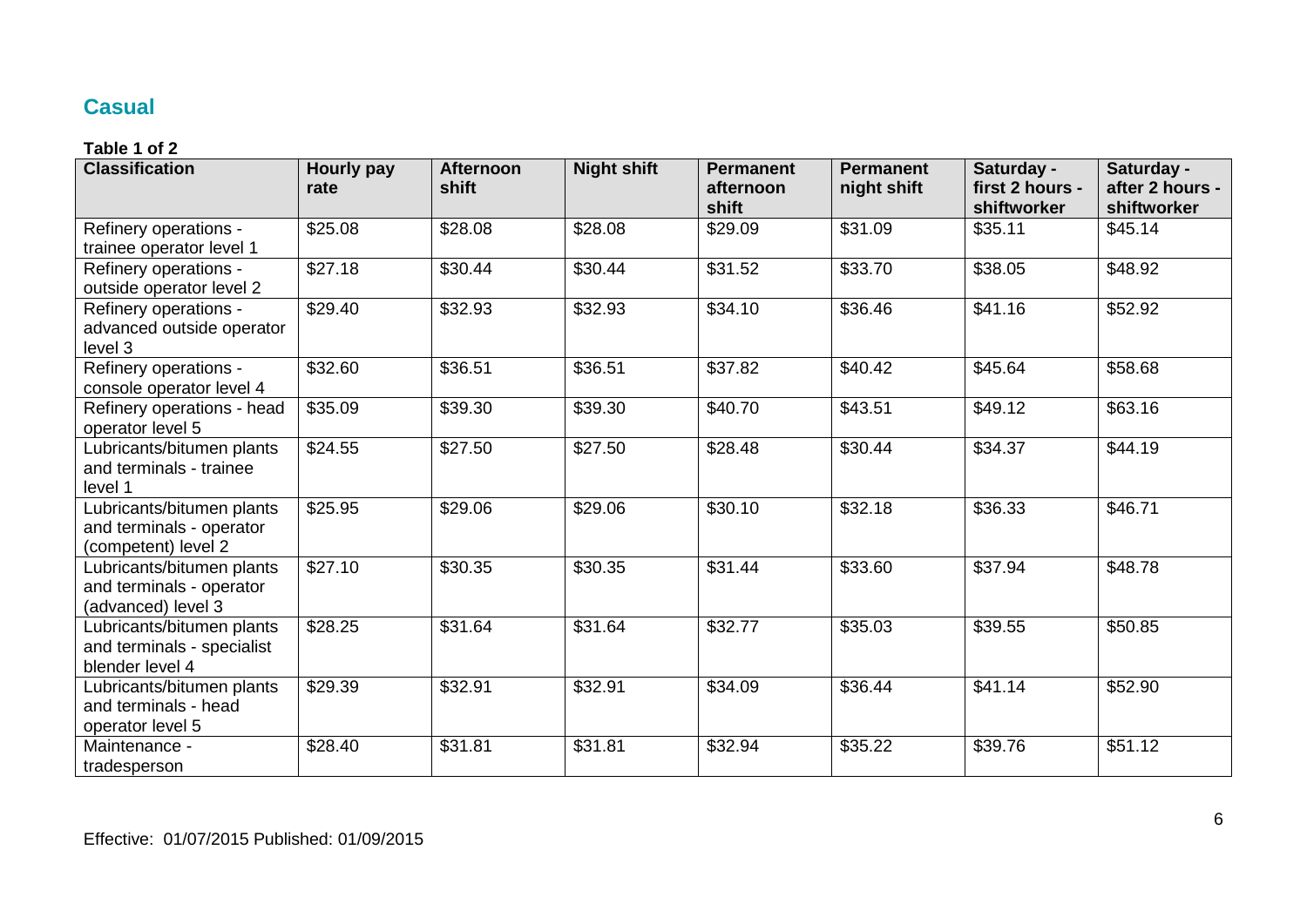| <b>Classification</b>     | <b>Hourly pay</b><br>rate | <b>Afternoon</b><br>shift | <b>Night shift</b> | <b>Permanent</b><br>afternoon | <b>Permanent</b><br>night shift | Saturday -<br>first 2 hours - | Saturday -<br>after 2 hours - |
|---------------------------|---------------------------|---------------------------|--------------------|-------------------------------|---------------------------------|-------------------------------|-------------------------------|
|                           |                           |                           |                    | shift                         |                                 | shiftworker                   | shiftworker                   |
| Maintenance - advanced    | \$30.23                   | \$33.85                   | \$33.85            | \$35.06                       | \$37.48                         | \$42.32                       | \$54.41                       |
| tradesperson              |                           |                           |                    |                               |                                 |                               |                               |
| Maintenance - dual trade  | \$32.34                   | \$36.22                   | \$36.22            | \$37.51                       | \$40.10                         | \$45.27                       | \$58.21                       |
| tradesperson              |                           |                           |                    |                               |                                 |                               |                               |
| Maintenance -             | \$33.65                   | \$37.69                   | \$37.69            | \$39.03                       | \$41.73                         | \$47.11                       | \$60.57                       |
| maintenance co-ordinator  |                           |                           |                    |                               |                                 |                               |                               |
| Clerical level 1 - year 1 | \$24.94                   | \$27.93                   | \$27.93            | \$28.93                       | \$30.92                         | \$34.91                       | \$44.89                       |
| Clerical level 1 - year 2 | \$26.18                   | \$29.32                   | \$29.32            | \$30.36                       | \$32.46                         | \$36.65                       | \$47.12                       |
| Clerical level 1 - year 3 | \$27.00                   | \$30.24                   | \$30.24            | \$31.32                       | \$33.48                         | \$37.80                       | \$48.60                       |
| Clerical level 2 - year 1 | \$27.31                   | \$30.59                   | \$30.59            | \$31.68                       | \$33.87                         | \$38.24                       | \$49.16                       |
| Clerical level 2 - year 2 | \$27.83                   | \$31.16                   | \$31.16            | \$32.28                       | \$34.50                         | \$38.96                       | \$50.09                       |
| Clerical level 3          | \$28.85                   | \$32.31                   | \$32.31            | \$33.47                       | \$35.77                         | \$40.39                       | \$51.93                       |
| Clerical level 4          | \$30.30                   | \$33.94                   | \$33.94            | \$35.15                       | \$37.57                         | \$42.42                       | \$54.54                       |
| Clerical level 5          | \$31.53                   | \$35.31                   | \$35.31            | \$36.57                       | \$39.09                         | \$44.14                       | \$56.75                       |

| <b>Classification</b>                                         | Sunday -<br>shiftworker | <b>Public holiday</b> | Overtime -<br><b>Monday to</b><br>Saturday -<br>first 2 hours -<br>other than<br>continuous<br>shiftworkers | Overtime -<br><b>Monday to</b><br>Saturday -<br>after 2 hours -<br>other than<br>continuous<br>shiftworkers | Overtime -<br>Sunday -<br>other than<br>continuous<br><b>shiftworkers</b> | <b>Overtime -</b><br>public holiday<br>- other than<br>continuous<br><b>shiftworkers</b> | Overtime -<br>continuous<br><b>shiftworkers</b> |
|---------------------------------------------------------------|-------------------------|-----------------------|-------------------------------------------------------------------------------------------------------------|-------------------------------------------------------------------------------------------------------------|---------------------------------------------------------------------------|------------------------------------------------------------------------------------------|-------------------------------------------------|
| Refinery operations -<br>trainee operator level 1             | \$45.14                 | \$65.20               | \$35.11                                                                                                     | \$45.14                                                                                                     | \$45.14                                                                   | \$55.17                                                                                  | \$45.14                                         |
| Refinery operations -<br>outside operator level 2             | \$48.92                 | \$70.66               | \$38.05                                                                                                     | \$48.92                                                                                                     | \$48.92                                                                   | \$59.79                                                                                  | \$48.92                                         |
| Refinery operations -<br>advanced outside operator<br>level 3 | \$52.92                 | \$76.44               | \$41.16                                                                                                     | \$52.92                                                                                                     | \$52.92                                                                   | \$64.68                                                                                  | \$52.92                                         |
| Refinery operations -<br>console operator level 4             | \$58.68                 | \$84.76               | \$45.64                                                                                                     | \$58.68                                                                                                     | \$58.68                                                                   | \$71.72                                                                                  | \$58.68                                         |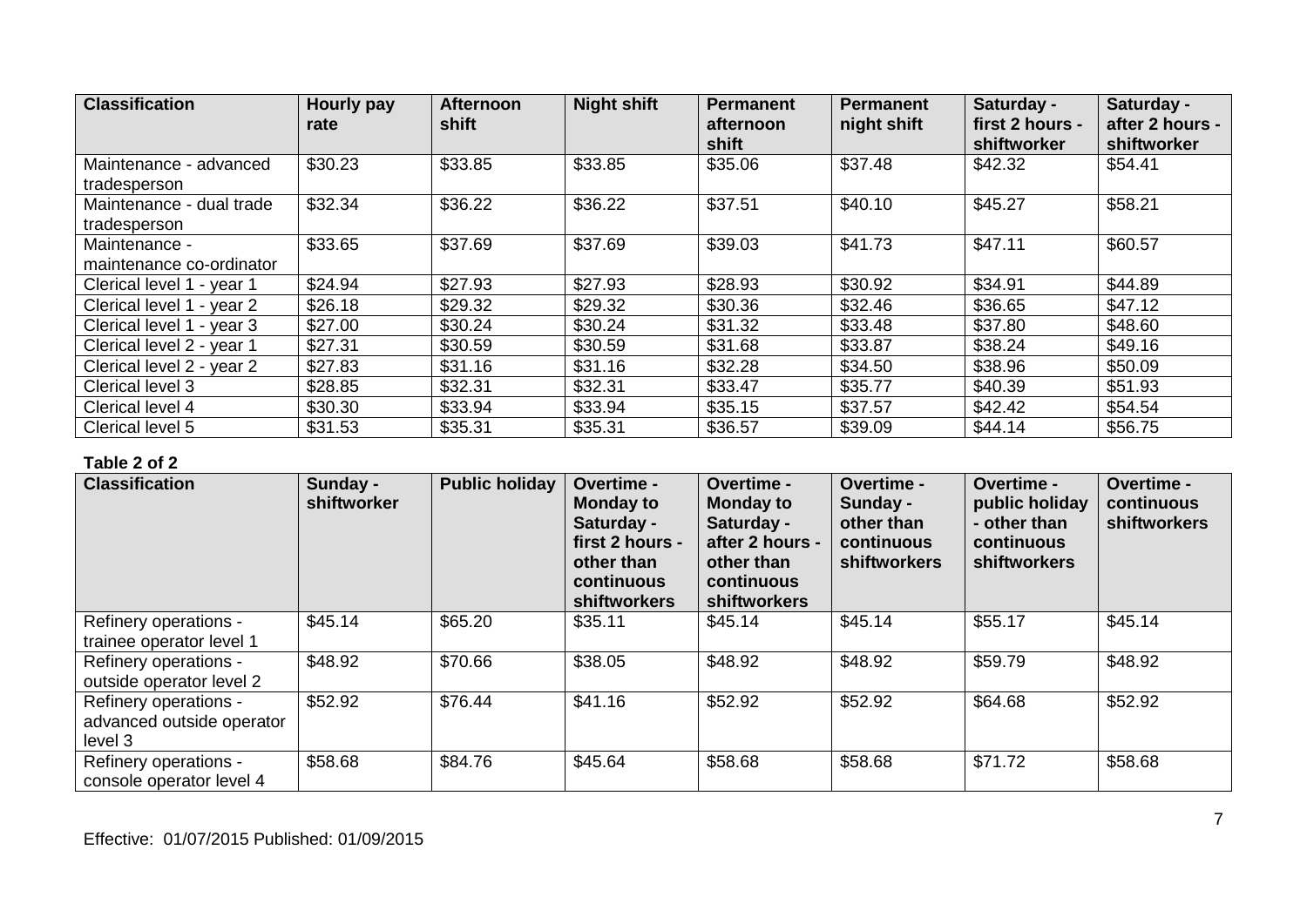| <b>Classification</b>                                                        | Sunday -<br>shiftworker | <b>Public holiday</b> | Overtime -<br><b>Monday to</b><br>Saturday -<br>first 2 hours -<br>other than<br>continuous<br>shiftworkers | Overtime -<br><b>Monday to</b><br>Saturday -<br>after 2 hours -<br>other than<br>continuous<br>shiftworkers | Overtime -<br>Sunday -<br>other than<br>continuous<br>shiftworkers | Overtime -<br>public holiday<br>- other than<br>continuous<br>shiftworkers | Overtime -<br>continuous<br>shiftworkers |
|------------------------------------------------------------------------------|-------------------------|-----------------------|-------------------------------------------------------------------------------------------------------------|-------------------------------------------------------------------------------------------------------------|--------------------------------------------------------------------|----------------------------------------------------------------------------|------------------------------------------|
| Refinery operations - head<br>operator level 5                               | \$63.16                 | \$91.23               | \$49.12                                                                                                     | \$63.16                                                                                                     | \$63.16                                                            | \$77.19                                                                    | \$63.16                                  |
| Lubricants/bitumen plants<br>and terminals - trainee<br>level 1              | \$44.19                 | \$63.83               | \$34.37                                                                                                     | \$44.19                                                                                                     | \$44.19                                                            | \$54.01                                                                    | \$44.19                                  |
| Lubricants/bitumen plants<br>and terminals - operator<br>(competent) level 2 | \$46.71                 | \$67.47               | \$36.33                                                                                                     | \$46.71                                                                                                     | \$46.71                                                            | \$57.09                                                                    | \$46.71                                  |
| Lubricants/bitumen plants<br>and terminals - operator<br>(advanced) level 3  | \$48.78                 | \$70.46               | \$37.94                                                                                                     | \$48.78                                                                                                     | \$48.78                                                            | \$59.62                                                                    | \$48.78                                  |
| Lubricants/bitumen plants<br>and terminals - specialist<br>blender level 4   | \$50.85                 | \$73.45               | \$39.55                                                                                                     | \$50.85                                                                                                     | \$50.85                                                            | \$62.15                                                                    | \$50.85                                  |
| Lubricants/bitumen plants<br>and terminals - head<br>operator level 5        | \$52.90                 | \$76.41               | \$41.14                                                                                                     | \$52.90                                                                                                     | \$52.90                                                            | \$64.65                                                                    | \$52.90                                  |
| Maintenance -<br>tradesperson                                                | \$51.12                 | \$73.84               | \$39.76                                                                                                     | \$51.12                                                                                                     | \$51.12                                                            | \$62.48                                                                    | \$51.12                                  |
| Maintenance - advanced<br>tradesperson                                       | \$54.41                 | \$78.59               | \$42.32                                                                                                     | \$54.41                                                                                                     | \$54.41                                                            | \$66.50                                                                    | \$54.41                                  |
| Maintenance - dual trade<br>tradesperson                                     | \$58.21                 | \$84.08               | \$45.27                                                                                                     | \$58.21                                                                                                     | \$58.21                                                            | \$71.14                                                                    | \$58.21                                  |
| Maintenance -<br>maintenance co-ordinator                                    | \$60.57                 | \$87.49               | \$47.11                                                                                                     | \$60.57                                                                                                     | \$60.57                                                            | \$74.03                                                                    | \$60.57                                  |
| Clerical level 1 - year 1                                                    | \$44.89                 | \$64.84               | \$34.91                                                                                                     | \$44.89                                                                                                     | \$44.89                                                            | \$54.86                                                                    | \$44.89                                  |
| Clerical level 1 - year 2                                                    | \$47.12                 | \$68.06               | \$36.65                                                                                                     | $\overline{$47.12}$                                                                                         | \$47.12                                                            | \$57.59                                                                    | \$47.12                                  |
| Clerical level 1 - year 3                                                    | \$48.60                 | \$70.20               | \$37.80                                                                                                     | \$48.60                                                                                                     | \$48.60                                                            | \$59.40                                                                    | \$48.60                                  |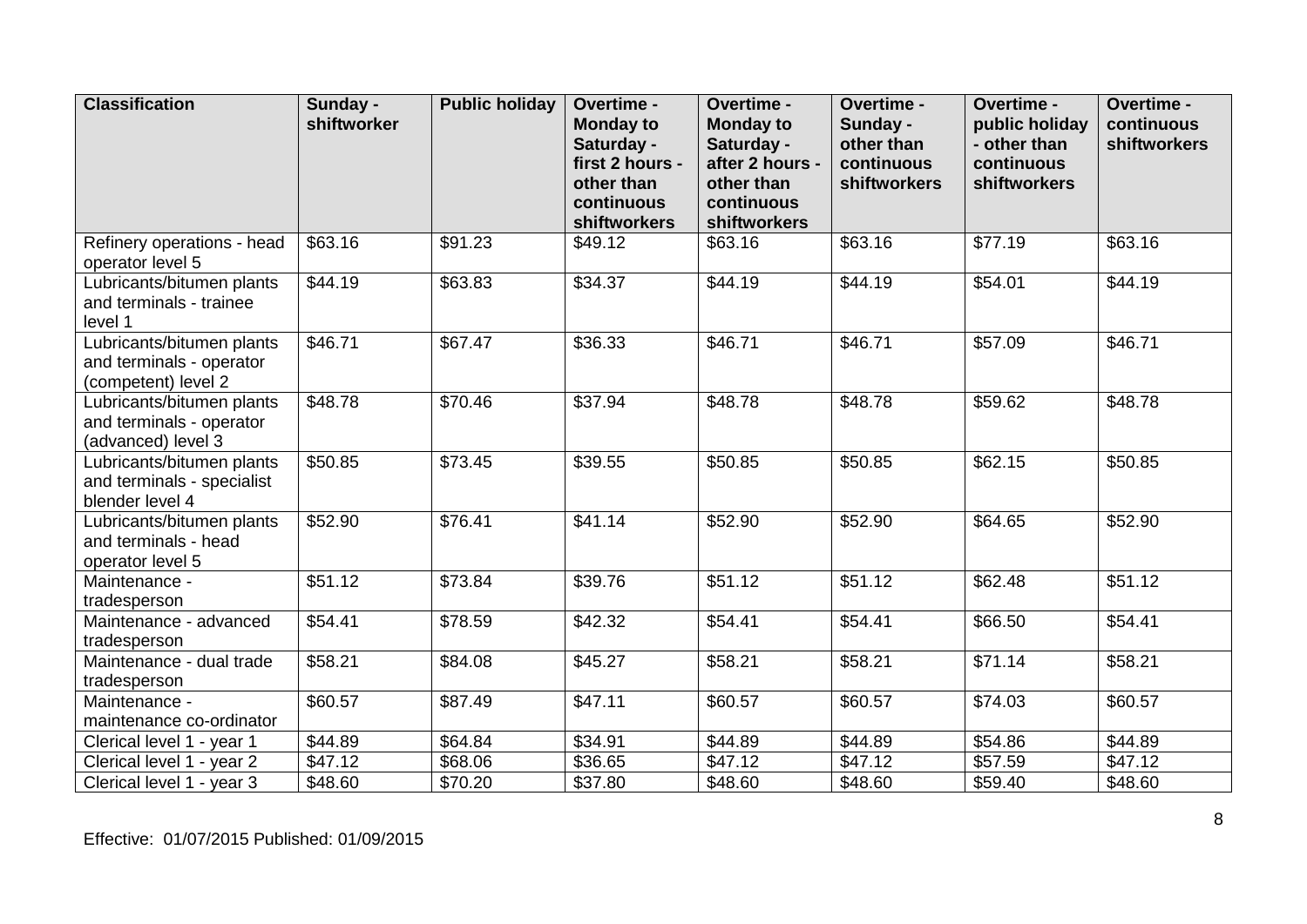| <b>Classification</b>     | Sunday -<br>shiftworker | <b>Public holiday</b> | <b>Overtime -</b><br><b>Monday to</b><br>Saturday -<br>first 2 hours -<br>other than<br>continuous<br><b>shiftworkers</b> | Overtime -<br><b>Monday to</b><br>Saturday -<br>after 2 hours -<br>other than<br>continuous<br><b>shiftworkers</b> | Overtime -<br>Sunday -<br>other than<br>continuous<br>shiftworkers | <b>Overtime -</b><br>public holiday<br>- other than<br>continuous<br>shiftworkers | Overtime -<br>continuous<br>shiftworkers |
|---------------------------|-------------------------|-----------------------|---------------------------------------------------------------------------------------------------------------------------|--------------------------------------------------------------------------------------------------------------------|--------------------------------------------------------------------|-----------------------------------------------------------------------------------|------------------------------------------|
| Clerical level 2 - year 1 | \$49.16                 | \$71.01               | \$38.24                                                                                                                   | \$49.16                                                                                                            | \$49.16                                                            | \$60.09                                                                           | \$49.16                                  |
| Clerical level 2 - year 2 | \$50.09                 | \$72.35               | \$38.96                                                                                                                   | \$50.09                                                                                                            | \$50.09                                                            | \$61.22                                                                           | \$50.09                                  |
| Clerical level 3          | \$51.93                 | \$75.01               | \$40.39                                                                                                                   | \$51.93                                                                                                            | \$51.93                                                            | \$63.47                                                                           | \$51.93                                  |
| Clerical level 4          | \$54.54                 | \$78.78               | \$42.42                                                                                                                   | \$54.54                                                                                                            | \$54.54                                                            | \$66.66                                                                           | \$54.54                                  |
| Clerical level 5          | \$56.75                 | \$81.97               | \$44.14                                                                                                                   | \$56.75                                                                                                            | \$56.75                                                            | \$69.36                                                                           | \$56.75                                  |

# **Junior - Full-time & part-time - 16 years or less**

Note: Trade qualified juniors must be paid the appropriate adult rate (see adult rates tables).

| <b>Classification</b>                                           | Weekly pay<br>rate | Hourly pay<br>rate | <b>Afternoon</b><br>shift | <b>Night shift</b> | Permanent<br>afternoon<br>shift | Permanent<br>night shift | Saturday -<br>first 2 hours -<br>shiftworker |
|-----------------------------------------------------------------|--------------------|--------------------|---------------------------|--------------------|---------------------------------|--------------------------|----------------------------------------------|
| Refinery operations -<br>trainee operator level 1               | \$534.38           | \$15.26            | \$17.55                   | \$17.55            | \$18.31                         | \$19.84                  | \$22.89                                      |
| Refinery operations -<br>outside operator level 2               | \$578.33           | \$16.52            | \$19.00                   | \$19.00            | \$19.82                         | \$21.48                  | \$24.78                                      |
| Refinery operations -<br>advanced outside operator<br>level 3   | \$625.28           | \$17.86            | \$20.54                   | \$20.54            | \$21.43                         | \$23.22                  | \$26.79                                      |
| Refinery operations -<br>console operator level 4               | \$692.25           | \$19.77            | \$22.74                   | \$22.74            | \$23.72                         | \$25.70                  | \$29.66                                      |
| Refinery operations - head<br>operator level 5                  | \$744.68           | \$21.27            | \$24.46                   | \$24.46            | \$25.52                         | \$27.65                  | \$31.91                                      |
| Lubricants/bitumen plants<br>and terminals - trainee<br>level 1 | \$523.28           | \$14.95            | \$17.19                   | \$17.19            | \$17.94                         | \$19.44                  | \$22.43                                      |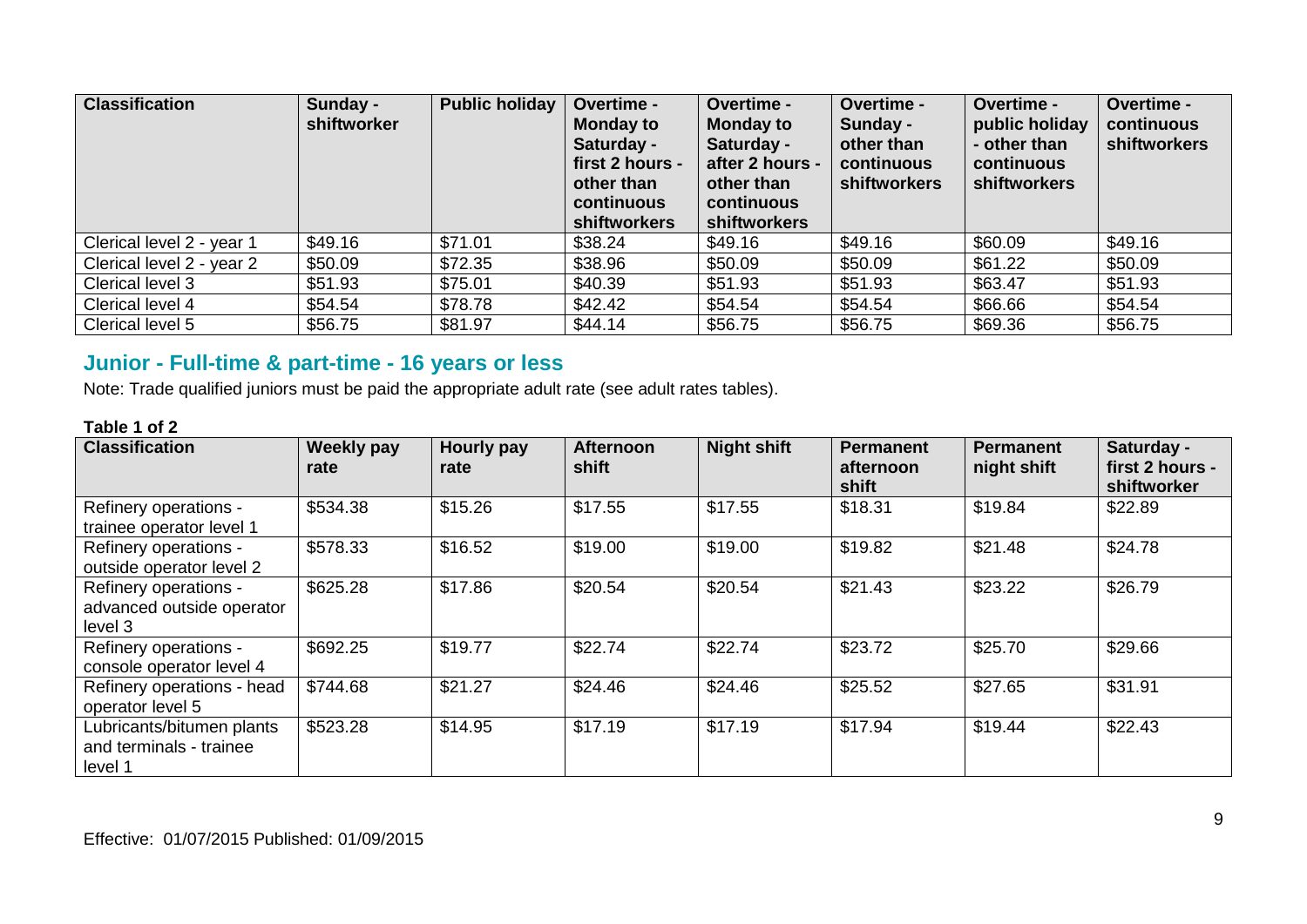| <b>Classification</b>      | Weekly pay<br>rate | Hourly pay<br>rate | <b>Afternoon</b><br>shift | <b>Night shift</b> | <b>Permanent</b><br>afternoon | <b>Permanent</b><br>night shift | Saturday -<br>first 2 hours - |
|----------------------------|--------------------|--------------------|---------------------------|--------------------|-------------------------------|---------------------------------|-------------------------------|
|                            |                    |                    |                           |                    | shift                         |                                 | shiftworker                   |
| Lubricants/bitumen plants  | \$552.83           | \$15.79            | \$18.16                   | \$18.16            | \$18.95                       | \$20.53                         | \$23.69                       |
| and terminals - operator   |                    |                    |                           |                    |                               |                                 |                               |
| (competent) level 2        |                    |                    |                           |                    |                               |                                 |                               |
| Lubricants/bitumen plants  | \$576.98           | \$16.48            | \$18.95                   | \$18.95            | \$19.78                       | \$21.42                         | \$24.72                       |
| and terminals - operator   |                    |                    |                           |                    |                               |                                 |                               |
| (advanced) level 3         |                    |                    |                           |                    |                               |                                 |                               |
| Lubricants/bitumen plants  | \$600.90           | \$17.16            | \$19.73                   | \$19.73            | \$20.59                       | \$22.31                         | \$25.74                       |
| and terminals - specialist |                    |                    |                           |                    |                               |                                 |                               |
| blender level 4            |                    |                    |                           |                    |                               |                                 |                               |
| Lubricants/bitumen plants  | \$624.83           | \$17.85            | \$20.53                   | \$20.53            | \$21.42                       | \$23.21                         | \$26.78                       |
| and terminals - head       |                    |                    |                           |                    |                               |                                 |                               |
| operator level 5           |                    |                    |                           |                    |                               |                                 |                               |
| Maintenance -              | \$714.38           | \$20.41            | \$23.47                   | \$23.47            | \$24.49                       | \$26.53                         | \$30.62                       |
| maintenance co-ordinator   |                    |                    |                           |                    |                               |                                 |                               |
| Clerical level 1 - year 1  | \$523.80           | \$14.97            | \$17.22                   | \$17.22            | \$17.96                       | \$19.46                         | \$22.46                       |
| Clerical level 1 - year 2  | \$549.75           | \$15.71            | \$18.07                   | \$18.07            | \$18.85                       | \$20.42                         | \$23.57                       |
| Clerical level 1 - year 3  | \$567.00           | \$16.20            | \$18.63                   | \$18.63            | \$19.44                       | \$21.06                         | \$24.30                       |
| Clerical level 2 - year 1  | \$573.68           | \$16.39            | \$18.85                   | \$18.85            | \$19.67                       | \$21.31                         | \$24.59                       |
| Clerical level 2 - year 2  | \$584.33           | \$16.70            | \$19.21                   | \$19.21            | \$20.04                       | \$21.71                         | \$25.05                       |
| Clerical level 3           | \$605.93           | \$17.31            | \$19.91                   | \$19.91            | \$20.77                       | \$22.50                         | \$25.97                       |
| Clerical level 4           | \$636.23           | \$18.18            | \$20.91                   | \$20.91            | \$21.82                       | \$23.63                         | \$27.27                       |
| Clerical level 5           | \$662.10           | \$18.92            | \$21.76                   | \$21.76            | \$22.70                       | \$24.60                         | \$28.38                       |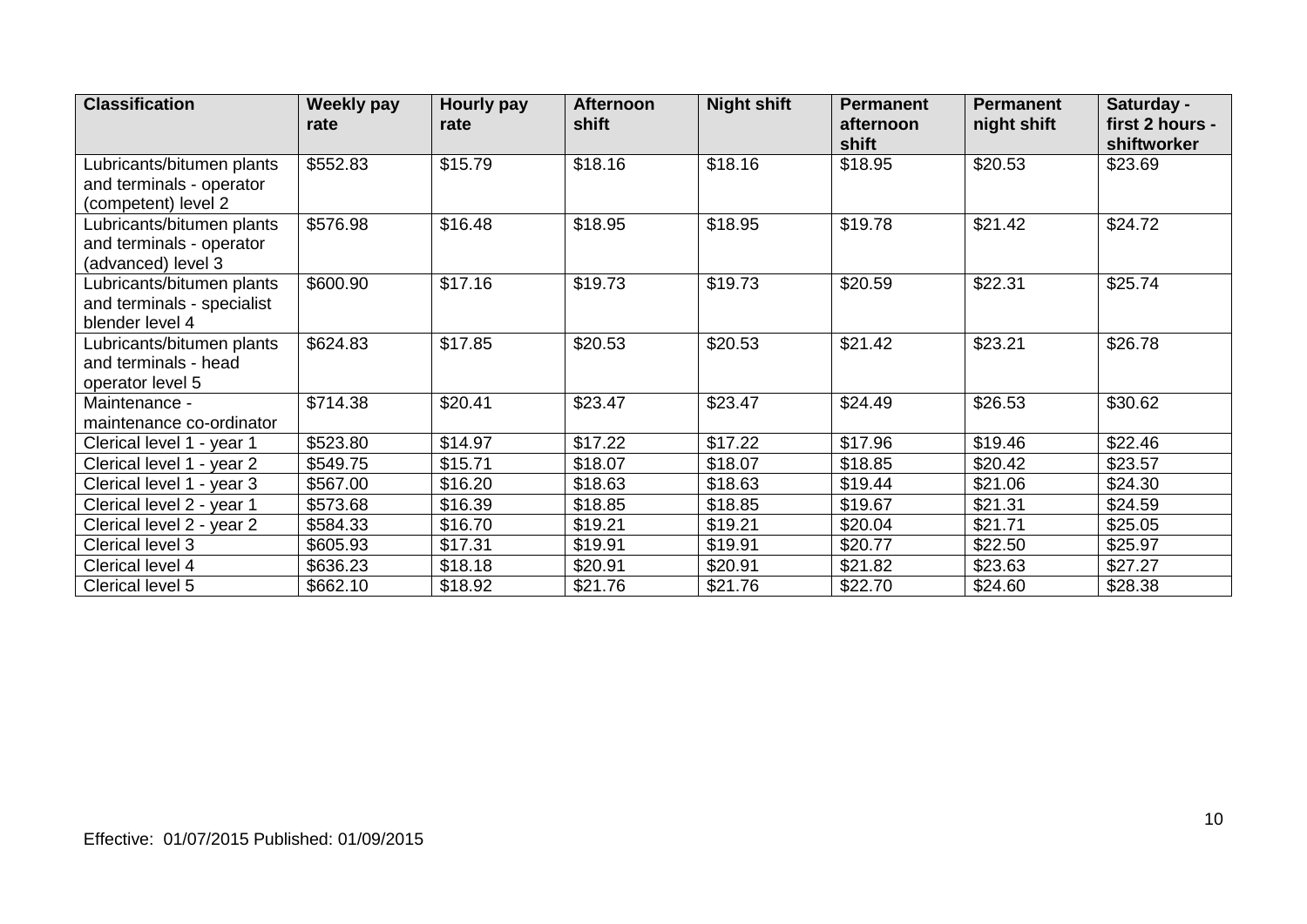| <b>Classification</b>                                                           | Saturday -<br>after 2<br>hours -<br>shiftworker | Sunday -<br>shiftworker | <b>Public</b><br>holiday | Overtime -<br><b>Monday to</b><br>Saturday -<br>first 2 hours<br>- other than<br>continuous<br><b>shiftworkers</b> | Overtime -<br><b>Monday to</b><br>Saturday -<br>after <sub>2</sub><br>hours -<br>other than<br>continuous<br><b>shiftworkers</b> | Overtime -<br>Sunday -<br>other than<br>continuous<br>shiftworkers | Overtime -<br>public<br>holiday -<br>other than<br>continuous<br><b>shiftworkers</b> | Overtime -<br>continuous<br>shiftworkers |
|---------------------------------------------------------------------------------|-------------------------------------------------|-------------------------|--------------------------|--------------------------------------------------------------------------------------------------------------------|----------------------------------------------------------------------------------------------------------------------------------|--------------------------------------------------------------------|--------------------------------------------------------------------------------------|------------------------------------------|
| Refinery operations -<br>trainee operator level 1                               | \$30.52                                         | \$30.52                 | \$45.78                  | \$22.89                                                                                                            | \$30.52                                                                                                                          | \$30.52                                                            | \$38.15                                                                              | \$30.52                                  |
| Refinery operations -<br>outside operator level 2                               | \$33.04                                         | \$33.04                 | \$49.56                  | \$24.78                                                                                                            | \$33.04                                                                                                                          | \$33.04                                                            | \$41.30                                                                              | \$33.04                                  |
| Refinery operations -<br>advanced outside<br>operator level 3                   | \$35.72                                         | \$35.72                 | \$53.58                  | \$26.79                                                                                                            | \$35.72                                                                                                                          | \$35.72                                                            | \$44.65                                                                              | \$35.72                                  |
| Refinery operations -<br>console operator level 4                               | \$39.54                                         | \$39.54                 | \$59.31                  | \$29.66                                                                                                            | \$39.54                                                                                                                          | \$39.54                                                            | \$49.43                                                                              | \$39.54                                  |
| Refinery operations -<br>head operator level 5                                  | \$42.54                                         | \$42.54                 | \$63.81                  | \$31.91                                                                                                            | \$42.54                                                                                                                          | \$42.54                                                            | \$53.18                                                                              | \$42.54                                  |
| Lubricants/bitumen<br>plants and terminals -<br>trainee level 1                 | \$29.90                                         | \$29.90                 | \$44.85                  | \$22.43                                                                                                            | \$29.90                                                                                                                          | \$29.90                                                            | \$37.38                                                                              | \$29.90                                  |
| Lubricants/bitumen<br>plants and terminals -<br>operator (competent)<br>level 2 | \$31.58                                         | \$31.58                 | \$47.37                  | \$23.69                                                                                                            | \$31.58                                                                                                                          | \$31.58                                                            | \$39.48                                                                              | \$31.58                                  |
| Lubricants/bitumen<br>plants and terminals -<br>operator (advanced)<br>level 3  | \$32.96                                         | \$32.96                 | \$49.44                  | \$24.72                                                                                                            | \$32.96                                                                                                                          | \$32.96                                                            | \$41.20                                                                              | \$32.96                                  |
| Lubricants/bitumen<br>plants and terminals -<br>specialist blender level 4      | \$34.32                                         | \$34.32                 | \$51.48                  | \$25.74                                                                                                            | \$34.32                                                                                                                          | \$34.32                                                            | \$42.90                                                                              | \$34.32                                  |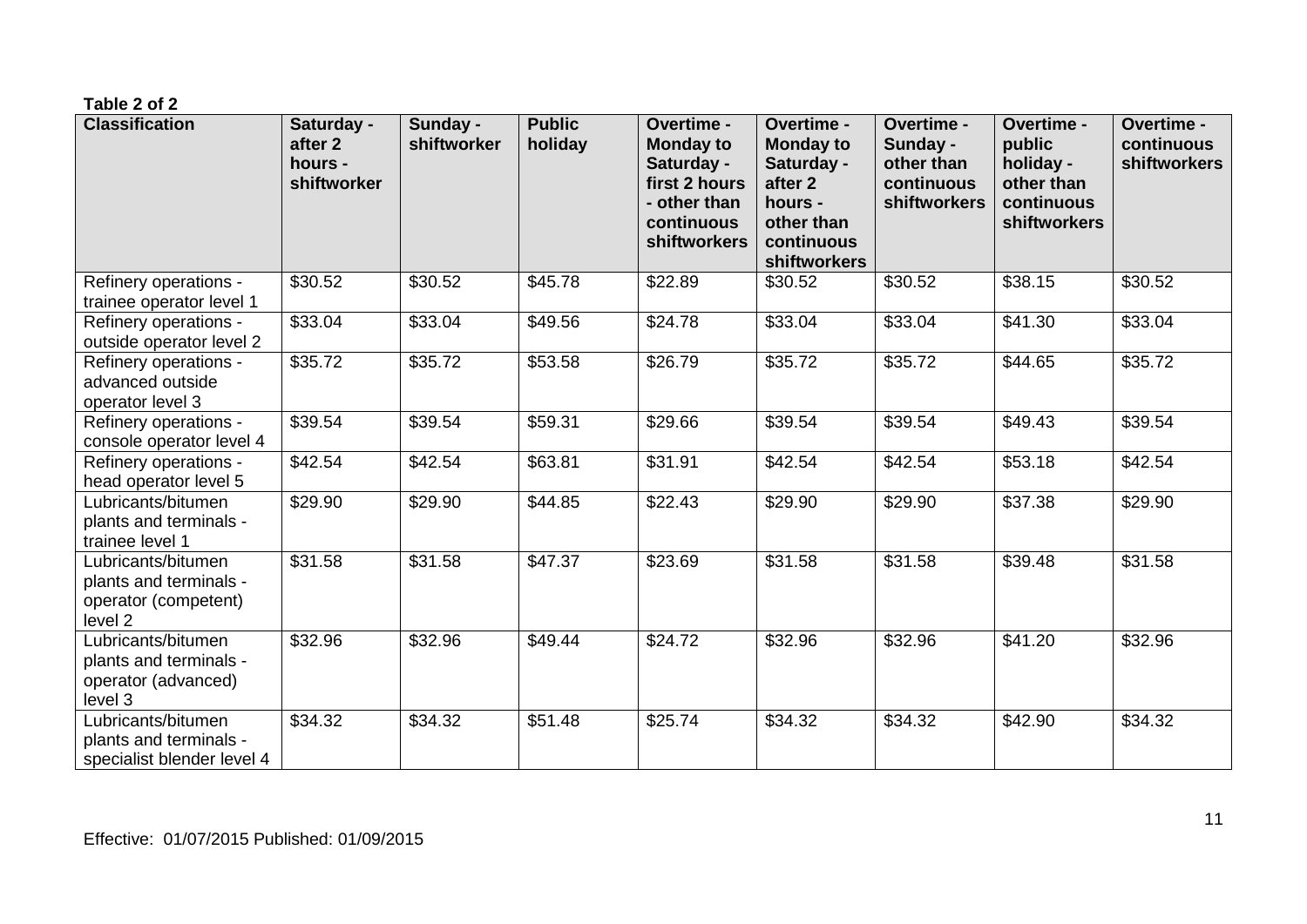| <b>Classification</b>                                                 | Saturday -<br>after 2<br>hours -<br>shiftworker | Sunday -<br>shiftworker | <b>Public</b><br>holiday | <b>Overtime -</b><br><b>Monday to</b><br>Saturday -<br>first 2 hours<br>- other than<br>continuous<br><b>shiftworkers</b> | <b>Overtime -</b><br><b>Monday to</b><br>Saturday -<br>after 2<br>hours -<br>other than<br>continuous<br><b>shiftworkers</b> | Overtime -<br>Sunday -<br>other than<br>continuous<br><b>shiftworkers</b> | <b>Overtime -</b><br>public<br>holiday -<br>other than<br>continuous<br><b>shiftworkers</b> | Overtime -<br>continuous<br><b>shiftworkers</b> |
|-----------------------------------------------------------------------|-------------------------------------------------|-------------------------|--------------------------|---------------------------------------------------------------------------------------------------------------------------|------------------------------------------------------------------------------------------------------------------------------|---------------------------------------------------------------------------|---------------------------------------------------------------------------------------------|-------------------------------------------------|
| Lubricants/bitumen<br>plants and terminals -<br>head operator level 5 | \$35.70                                         | \$35.70                 | \$53.55                  | \$26.78                                                                                                                   | \$35.70                                                                                                                      | \$35.70                                                                   | \$44.63                                                                                     | \$35.70                                         |
| Maintenance -<br>maintenance co-<br>ordinator                         | \$40.82                                         | \$40.82                 | \$61.23                  | \$30.62                                                                                                                   | \$40.82                                                                                                                      | \$40.82                                                                   | \$51.03                                                                                     | \$40.82                                         |
| Clerical level 1 - year 1                                             | \$29.94                                         | \$29.94                 | \$44.91                  | \$22.46                                                                                                                   | \$29.94                                                                                                                      | \$29.94                                                                   | \$37.43                                                                                     | \$29.94                                         |
| Clerical level 1 - year 2                                             | \$31.42                                         | \$31.42                 | \$47.13                  | \$23.57                                                                                                                   | \$31.42                                                                                                                      | \$31.42                                                                   | \$39.28                                                                                     | \$31.42                                         |
| Clerical level 1 - year 3                                             | \$32.40                                         | \$32.40                 | \$48.60                  | \$24.30                                                                                                                   | \$32.40                                                                                                                      | \$32.40                                                                   | \$40.50                                                                                     | \$32.40                                         |
| Clerical level 2 - year 1                                             | \$32.78                                         | \$32.78                 | \$49.17                  | \$24.59                                                                                                                   | \$32.78                                                                                                                      | \$32.78                                                                   | \$40.98                                                                                     | \$32.78                                         |
| Clerical level 2 - year 2                                             | \$33.40                                         | \$33.40                 | \$50.10                  | \$25.05                                                                                                                   | \$33.40                                                                                                                      | \$33.40                                                                   | \$41.75                                                                                     | \$33.40                                         |
| Clerical level 3                                                      | \$34.62                                         | \$34.62                 | \$51.93                  | \$25.97                                                                                                                   | \$34.62                                                                                                                      | \$34.62                                                                   | \$43.28                                                                                     | \$34.62                                         |
| Clerical level 4                                                      | \$36.36                                         | \$36.36                 | \$54.54                  | \$27.27                                                                                                                   | \$36.36                                                                                                                      | \$36.36                                                                   | \$45.45                                                                                     | \$36.36                                         |
| Clerical level 5                                                      | \$37.84                                         | \$37.84                 | \$56.76                  | \$28.38                                                                                                                   | \$37.84                                                                                                                      | \$37.84                                                                   | \$47.30                                                                                     | \$37.84                                         |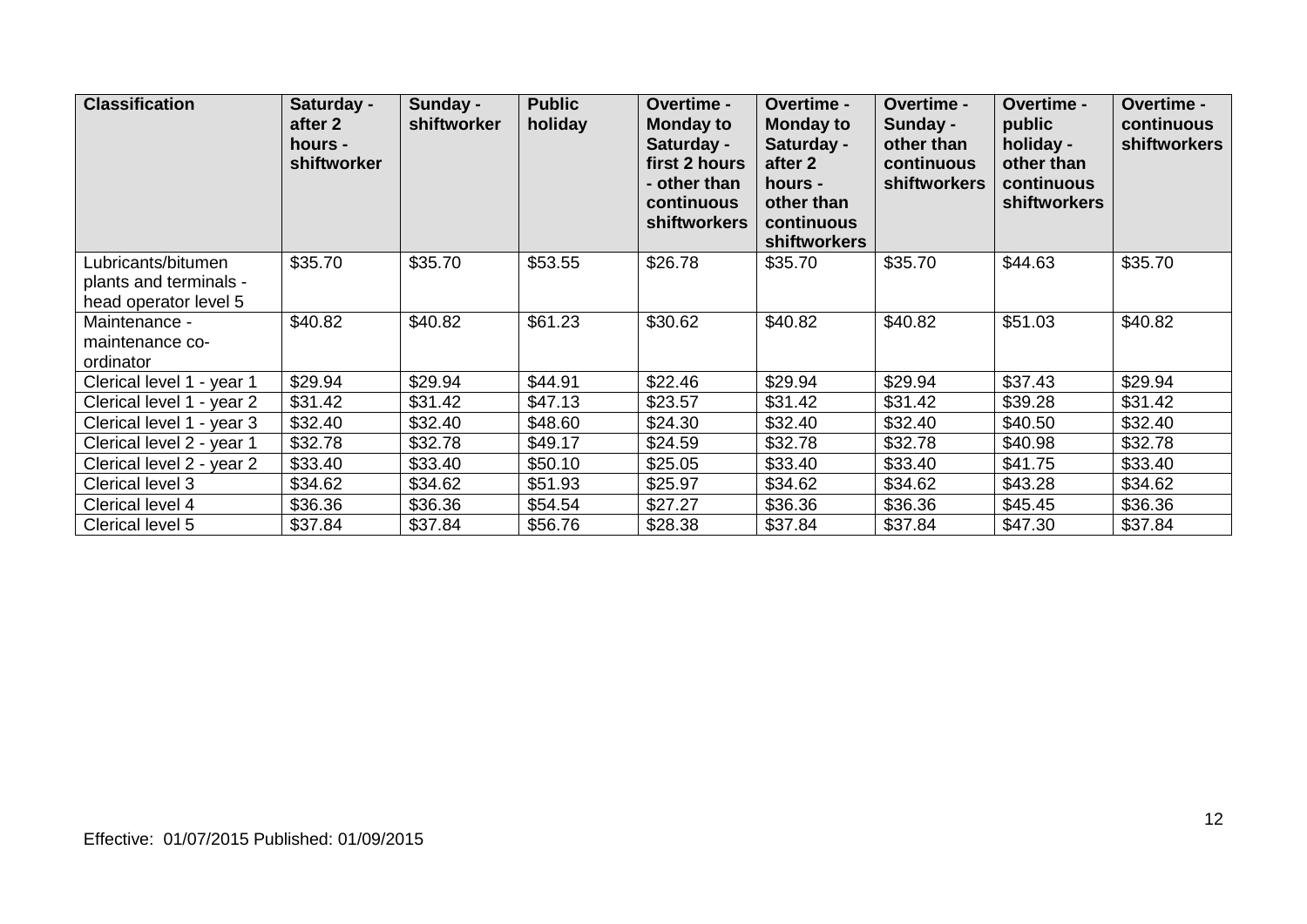## **Junior - Full-time & part-time - 17 years**

Note: Trade qualified juniors must be paid the appropriate adult rate (see adult rates tables).

| <b>Classification</b>                                                        | <b>Weekly pay</b><br>rate | Hourly pay<br>rate | <b>Afternoon</b><br>shift | <b>Night shift</b> | <b>Permanent</b><br>afternoon<br>shift | <b>Permanent</b><br>night shift | Saturday -<br>first 2 hours -<br>shiftworker |
|------------------------------------------------------------------------------|---------------------------|--------------------|---------------------------|--------------------|----------------------------------------|---------------------------------|----------------------------------------------|
| Refinery operations -<br>trainee operator level 1                            | \$601.55                  | \$17.18            | \$19.76                   | \$19.76            | \$20.62                                | \$22.33                         | \$25.77                                      |
| Refinery operations -<br>outside operator level 2                            | \$651.36                  | \$18.61            | \$21.40                   | \$21.40            | \$22.33                                | \$24.19                         | \$27.92                                      |
| Refinery operations -<br>advanced outside operator<br>level 3                | \$704.57                  | \$20.13            | \$23.15                   | \$23.15            | \$24.16                                | \$26.17                         | \$30.20                                      |
| Refinery operations -<br>console operator level 4                            | \$780.47                  | \$22.29            | \$25.63                   | \$25.63            | \$26.75                                | \$28.98                         | \$33.44                                      |
| Refinery operations - head<br>operator level 5                               | \$839.89                  | \$23.99            | \$27.59                   | \$27.59            | \$28.79                                | \$31.19                         | \$35.99                                      |
| Lubricants/bitumen plants<br>and terminals - trainee<br>level 1              | \$588.97                  | \$16.82            | \$19.34                   | \$19.34            | \$20.18                                | \$21.87                         | \$25.23                                      |
| Lubricants/bitumen plants<br>and terminals - operator<br>(competent) level 2 | \$622.46                  | \$17.78            | \$20.45                   | \$20.45            | \$21.34                                | \$23.11                         | \$26.67                                      |
| Lubricants/bitumen plants<br>and terminals - operator<br>(advanced) level 3  | \$649.83                  | \$18.56            | \$21.34                   | \$21.34            | \$22.27                                | \$24.13                         | \$27.84                                      |
| Lubricants/bitumen plants<br>and terminals - specialist<br>blender level 4   | \$676.94                  | \$19.34            | \$22.24                   | \$22.24            | \$23.21                                | \$25.14                         | \$29.01                                      |
| Lubricants/bitumen plants<br>and terminals - head<br>operator level 5        | \$704.06                  | \$20.11            | \$23.13                   | \$23.13            | \$24.13                                | \$26.14                         | \$30.17                                      |
| Maintenance -<br>maintenance co-ordinator                                    | \$805.55                  | \$23.01            | \$26.46                   | \$26.46            | \$27.61                                | \$29.91                         | \$34.52                                      |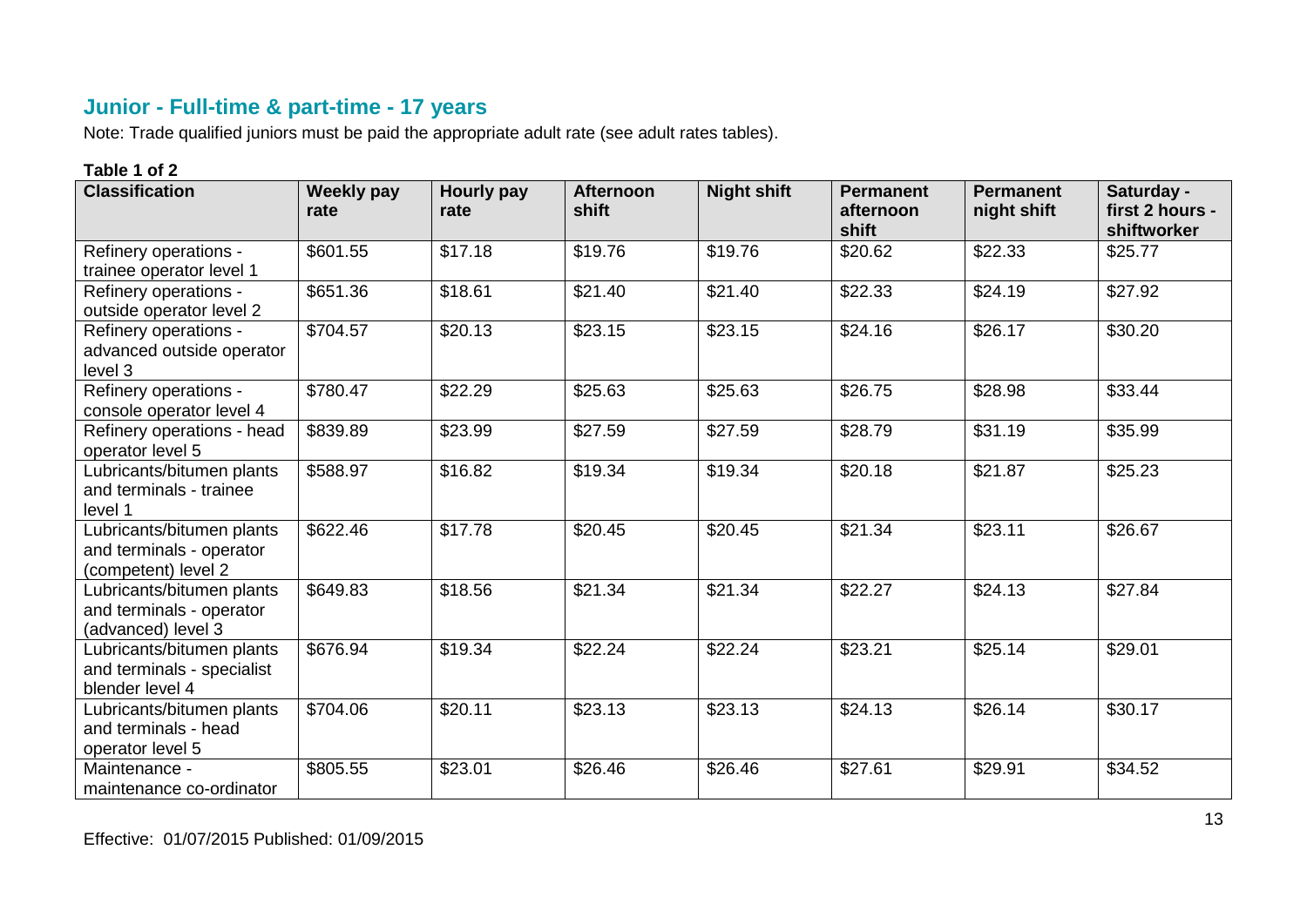| <b>Classification</b>     | <b>Weekly pay</b><br>rate | Hourly pay<br>rate | <b>Afternoon</b><br>shift | <b>Night shift</b> | Permanent<br>afternoon<br>shift | Permanent<br>night shift | Saturday -<br>first 2 hours -<br>shiftworker |
|---------------------------|---------------------------|--------------------|---------------------------|--------------------|---------------------------------|--------------------------|----------------------------------------------|
| Clerical level 1 - year 1 | \$593.64                  | \$16.96            | \$19.50                   | \$19.50            | \$20.35                         | \$22.05                  | \$25.44                                      |
| Clerical level 1 - year 2 | \$623.05                  | \$17.80            | \$20.47                   | \$20.47            | \$21.36                         | \$23.14                  | \$26.70                                      |
| Clerical level 1 - year 3 | \$642.60                  | \$18.36            | \$21.11                   | \$21.11            | \$22.03                         | \$23.87                  | \$27.54                                      |
| Clerical level 2 - year 1 | \$650.17                  | \$18.58            | \$21.37                   | \$21.37            | \$22.30                         | \$24.15                  | \$27.87                                      |
| Clerical level 2 - year 2 | \$662.24                  | \$18.92            | \$21.76                   | \$21.76            | \$22.70                         | \$24.60                  | \$28.38                                      |
| Clerical level 3          | \$686.72                  | \$19.62            | \$22.56                   | \$22.56            | \$23.54                         | \$25.51                  | \$29.43                                      |
| Clerical level 4          | \$721.06                  | \$20.60            | \$23.69                   | \$23.69            | \$24.72                         | \$26.78                  | \$30.90                                      |
| Clerical level 5          | \$750.38                  | \$21.44            | \$24.66                   | \$24.66            | \$25.73                         | \$27.87                  | \$32.16                                      |

| <b>Classification</b>                                           | Saturday -<br>after 2<br>hours -<br>shiftworker | Sunday -<br>shiftworker | <b>Public</b><br>holiday | <b>Overtime -</b><br><b>Monday to</b><br>Saturday -<br>first 2 hours<br>- other than<br>continuous<br><b>shiftworkers</b> | <b>Overtime -</b><br><b>Monday to</b><br>Saturday -<br>after 2<br>hours -<br>other than<br>continuous<br><b>shiftworkers</b> | <b>Overtime -</b><br>Sunday -<br>other than<br>continuous<br><b>shiftworkers</b> | <b>Overtime -</b><br>public<br>holiday -<br>other than<br>continuous<br><b>shiftworkers</b> | <b>Overtime -</b><br>continuous<br><b>shiftworkers</b> |
|-----------------------------------------------------------------|-------------------------------------------------|-------------------------|--------------------------|---------------------------------------------------------------------------------------------------------------------------|------------------------------------------------------------------------------------------------------------------------------|----------------------------------------------------------------------------------|---------------------------------------------------------------------------------------------|--------------------------------------------------------|
| Refinery operations -<br>trainee operator level 1               | \$34.36                                         | \$34.36                 | \$51.54                  | \$25.77                                                                                                                   | \$34.36                                                                                                                      | \$34.36                                                                          | \$42.95                                                                                     | \$34.36                                                |
| Refinery operations -<br>outside operator level 2               | \$37.22                                         | \$37.22                 | \$55.83                  | \$27.92                                                                                                                   | \$37.22                                                                                                                      | \$37.22                                                                          | \$46.53                                                                                     | \$37.22                                                |
| Refinery operations -<br>advanced outside<br>operator level 3   | \$40.26                                         | \$40.26                 | \$60.39                  | \$30.20                                                                                                                   | \$40.26                                                                                                                      | \$40.26                                                                          | \$50.33                                                                                     | \$40.26                                                |
| Refinery operations -<br>console operator level 4               | \$44.58                                         | \$44.58                 | \$66.87                  | \$33.44                                                                                                                   | \$44.58                                                                                                                      | \$44.58                                                                          | \$55.73                                                                                     | \$44.58                                                |
| Refinery operations -<br>head operator level 5                  | \$47.98                                         | \$47.98                 | \$71.97                  | \$35.99                                                                                                                   | \$47.98                                                                                                                      | \$47.98                                                                          | \$59.98                                                                                     | \$47.98                                                |
| Lubricants/bitumen<br>plants and terminals -<br>trainee level 1 | \$33.64                                         | \$33.64                 | \$50.46                  | \$25.23                                                                                                                   | \$33.64                                                                                                                      | \$33.64                                                                          | \$42.05                                                                                     | \$33.64                                                |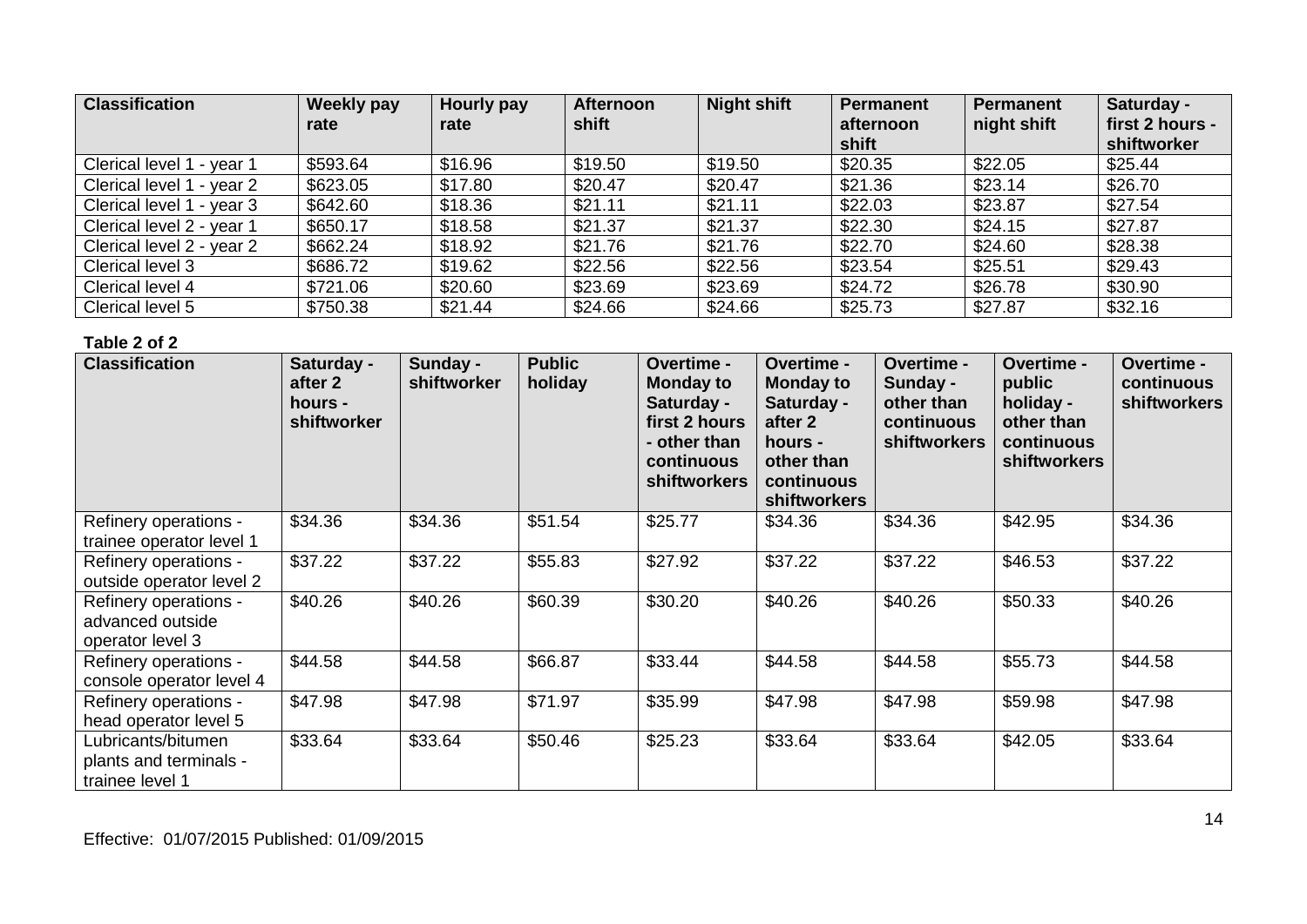| <b>Classification</b>                                                           | Saturday -<br>after 2<br>hours -<br>shiftworker | Sunday -<br>shiftworker | <b>Public</b><br>holiday | Overtime -<br><b>Monday to</b><br>Saturday -<br>first 2 hours<br>- other than<br>continuous<br><b>shiftworkers</b> | Overtime -<br><b>Monday to</b><br>Saturday -<br>after 2<br>hours -<br>other than<br>continuous<br>shiftworkers | Overtime -<br>Sunday -<br>other than<br>continuous<br>shiftworkers | Overtime -<br>public<br>holiday -<br>other than<br>continuous<br>shiftworkers | Overtime -<br>continuous<br>shiftworkers |
|---------------------------------------------------------------------------------|-------------------------------------------------|-------------------------|--------------------------|--------------------------------------------------------------------------------------------------------------------|----------------------------------------------------------------------------------------------------------------|--------------------------------------------------------------------|-------------------------------------------------------------------------------|------------------------------------------|
| Lubricants/bitumen<br>plants and terminals -<br>operator (competent)<br>level 2 | \$35.56                                         | \$35.56                 | \$53.34                  | \$26.67                                                                                                            | \$35.56                                                                                                        | \$35.56                                                            | \$44.45                                                                       | \$35.56                                  |
| Lubricants/bitumen<br>plants and terminals -<br>operator (advanced)<br>level 3  | \$37.12                                         | \$37.12                 | \$55.68                  | \$27.84                                                                                                            | \$37.12                                                                                                        | \$37.12                                                            | \$46.40                                                                       | \$37.12                                  |
| Lubricants/bitumen<br>plants and terminals -<br>specialist blender level 4      | \$38.68                                         | \$38.68                 | \$58.02                  | \$29.01                                                                                                            | \$38.68                                                                                                        | \$38.68                                                            | \$48.35                                                                       | \$38.68                                  |
| Lubricants/bitumen<br>plants and terminals -<br>head operator level 5           | $\overline{$}40.22$                             | \$40.22                 | \$60.33                  | \$30.17                                                                                                            | \$40.22                                                                                                        | \$40.22                                                            | \$50.28                                                                       | \$40.22                                  |
| Maintenance -<br>maintenance co-<br>ordinator                                   | \$46.02                                         | \$46.02                 | \$69.03                  | \$34.52                                                                                                            | \$46.02                                                                                                        | \$46.02                                                            | \$57.53                                                                       | \$46.02                                  |
| Clerical level 1 - year 1                                                       | \$33.92                                         | \$33.92                 | \$50.88                  | \$25.44                                                                                                            | \$33.92                                                                                                        | \$33.92                                                            | \$42.40                                                                       | \$33.92                                  |
| Clerical level 1 - year 2                                                       | \$35.60                                         | \$35.60                 | \$53.40                  | \$26.70                                                                                                            | \$35.60                                                                                                        | \$35.60                                                            | \$44.50                                                                       | \$35.60                                  |
| Clerical level 1 - year 3                                                       | \$36.72                                         | \$36.72                 | \$55.08                  | \$27.54                                                                                                            | \$36.72                                                                                                        | \$36.72                                                            | \$45.90                                                                       | \$36.72                                  |
| Clerical level 2 - year 1                                                       | \$37.16                                         | \$37.16                 | \$55.74                  | \$27.87                                                                                                            | \$37.16                                                                                                        | \$37.16                                                            | \$46.45                                                                       | \$37.16                                  |
| Clerical level 2 - year 2                                                       | \$37.84                                         | \$37.84                 | \$56.76                  | \$28.38                                                                                                            | \$37.84                                                                                                        | \$37.84                                                            | \$47.30                                                                       | \$37.84                                  |
| Clerical level 3                                                                | \$39.24                                         | \$39.24                 | \$58.86                  | \$29.43                                                                                                            | \$39.24                                                                                                        | \$39.24                                                            | \$49.05                                                                       | \$39.24                                  |
| Clerical level 4                                                                | \$41.20                                         | \$41.20                 | \$61.80                  | \$30.90                                                                                                            | \$41.20                                                                                                        | \$41.20                                                            | \$51.50                                                                       | \$41.20                                  |
| Clerical level 5                                                                | \$42.88                                         | \$42.88                 | \$64.32                  | \$32.16                                                                                                            | \$42.88                                                                                                        | \$42.88                                                            | \$53.60                                                                       | \$42.88                                  |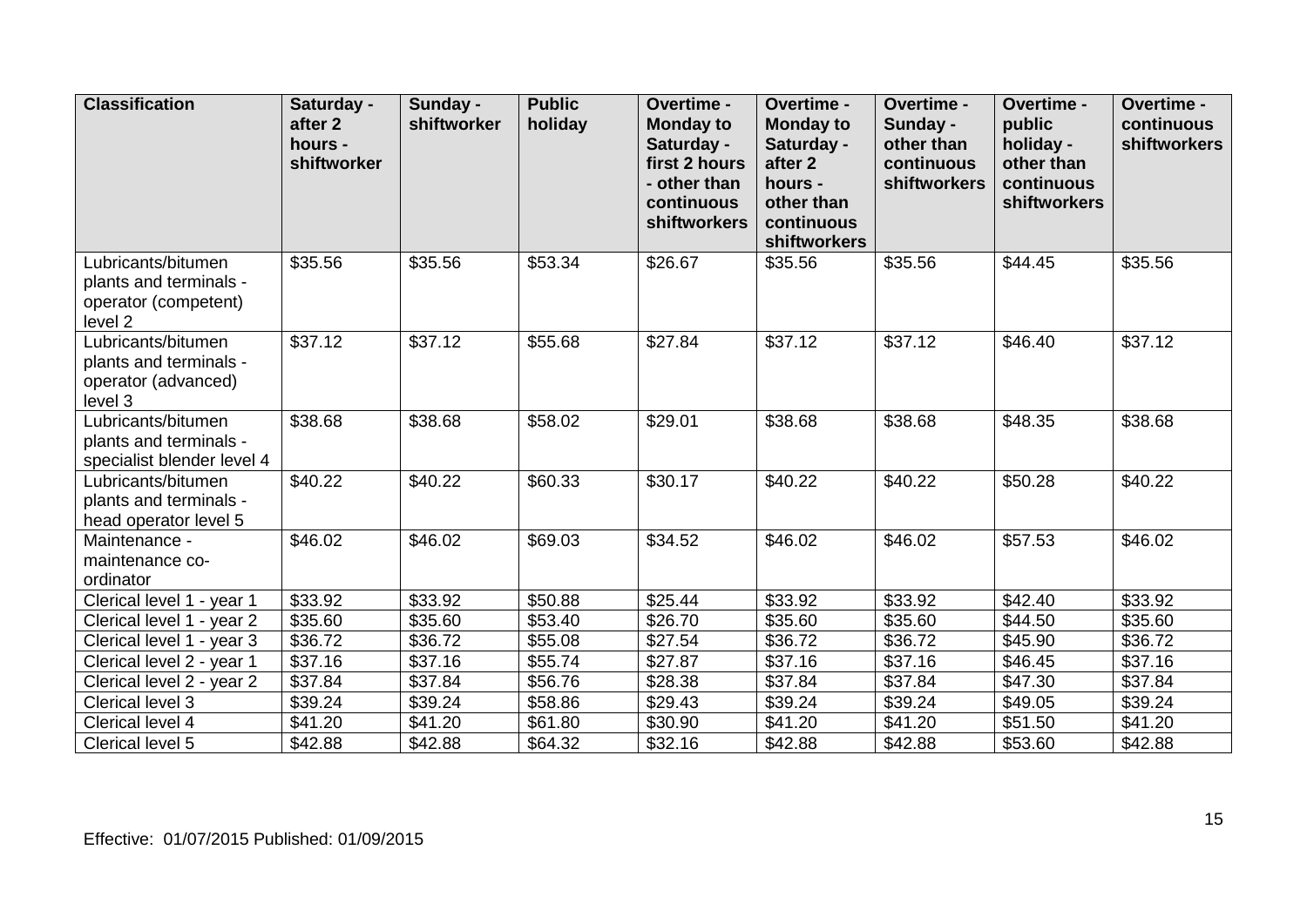## **Junior - Casual - 16 years or less**

Note: Trade qualified juniors must be paid the appropriate adult rate (see adult rates tables).

| <b>Classification</b>                                                        | <b>Hourly pay</b><br>rate | <b>Afternoon</b><br>shift | <b>Night shift</b> | <b>Permanent</b><br>afternoon<br>shift | <b>Permanent</b><br>night shift | Saturday -<br>first 2 hours -<br>shiftworker | Saturday -<br>after 2 hours -<br>shiftworker |
|------------------------------------------------------------------------------|---------------------------|---------------------------|--------------------|----------------------------------------|---------------------------------|----------------------------------------------|----------------------------------------------|
| Refinery operations -<br>trainee operator level 1                            | \$19.08                   | \$21.36                   | \$21.36            | \$22.13                                | \$23.65                         | \$26.71                                      | \$34.34                                      |
| Refinery operations -<br>outside operator level 2                            | \$20.65                   | \$23.13                   | \$23.13            | \$23.95                                | \$25.61                         | \$28.91                                      | \$37.17                                      |
| Refinery operations -<br>advanced outside operator<br>level 3                | \$22.33                   | \$25.00                   | \$25.00            | \$25.90                                | \$27.68                         | \$31.26                                      | \$40.19                                      |
| Refinery operations -<br>console operator level 4                            | \$24.71                   | \$27.68                   | \$27.68            | \$28.67                                | \$30.64                         | \$34.60                                      | \$44.48                                      |
| Refinery operations - head<br>operator level 5                               | \$26.59                   | \$29.78                   | \$29.78            | \$30.84                                | \$32.97                         | \$37.22                                      | \$47.86                                      |
| Lubricants/bitumen plants<br>and terminals - trainee<br>level 1              | \$18.69                   | \$20.93                   | \$20.93            | \$21.68                                | \$23.17                         | \$26.16                                      | \$33.64                                      |
| Lubricants/bitumen plants<br>and terminals - operator<br>(competent) level 2 | \$19.74                   | \$22.11                   | \$22.11            | \$22.90                                | \$24.47                         | \$27.63                                      | \$35.53                                      |
| Lubricants/bitumen plants<br>and terminals - operator<br>(advanced) level 3  | \$20.60                   | \$23.07                   | \$23.07            | \$23.90                                | \$25.54                         | \$28.84                                      | \$37.08                                      |
| Lubricants/bitumen plants<br>and terminals - specialist<br>blender level 4   | \$21.45                   | \$24.02                   | \$24.02            | \$24.88                                | \$26.60                         | \$30.03                                      | \$38.61                                      |
| Lubricants/bitumen plants<br>and terminals - head<br>operator level 5        | \$22.31                   | \$24.99                   | \$24.99            | \$25.88                                | \$27.67                         | \$31.24                                      | \$40.16                                      |
| Maintenance -<br>maintenance co-ordinator                                    | \$25.51                   | \$28.57                   | \$28.57            | \$29.59                                | \$31.64                         | \$35.72                                      | \$45.92                                      |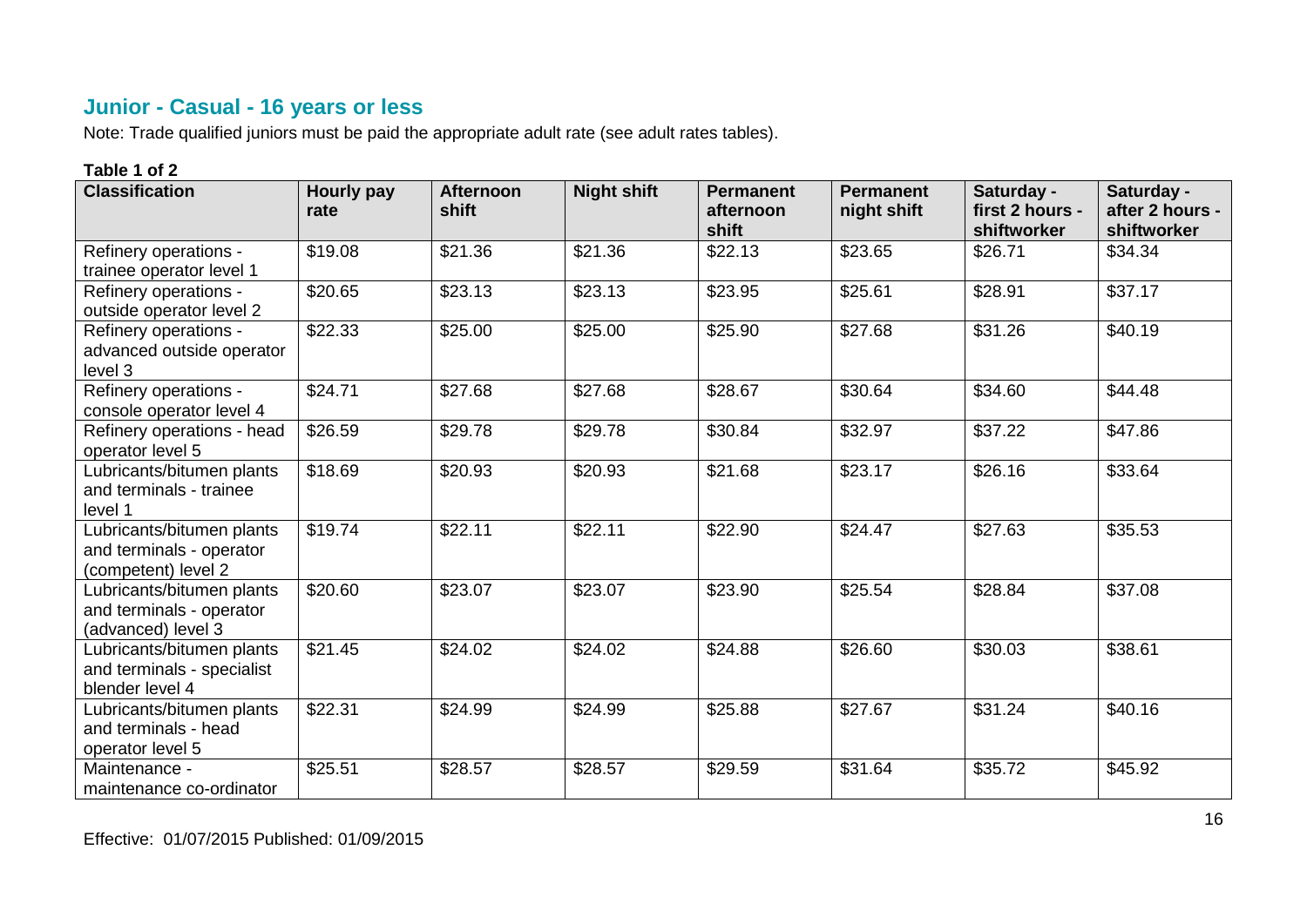| <b>Classification</b>     | Hourly pay | <b>Afternoon</b> | <b>Night shift</b> | Permanent          | Permanent   | Saturday -                     | Saturday -                     |
|---------------------------|------------|------------------|--------------------|--------------------|-------------|--------------------------------|--------------------------------|
|                           | rate       | shift            |                    | afternoon<br>shift | night shift | first 2 hours -<br>shiftworker | after 2 hours -<br>shiftworker |
| Clerical level 1 - year 1 | \$18.71    | \$20.96          | \$20.96            | \$21.71            | \$23.20     | \$26.20                        | \$33.68                        |
| Clerical level 1 - year 2 | \$19.64    | \$21.99          | \$21.99            | \$22.78            | \$24.35     | \$27.49                        | \$35.35                        |
| Clerical level 1 - year 3 | \$20.25    | \$22.68          | \$22.68            | \$23.49            | \$25.11     | \$28.35                        | \$36.45                        |
| Clerical level 2 - year 1 | \$20.49    | \$22.95          | \$22.95            | \$23.77            | \$25.40     | \$28.68                        | \$36.88                        |
| Clerical level 2 - year 2 | \$20.88    | \$23.38          | \$23.38            | \$24.22            | \$25.89     | \$29.23                        | \$37.58                        |
| Clerical level 3          | \$21.64    | \$24.23          | \$24.23            | \$25.10            | \$26.83     | \$30.29                        | \$38.95                        |
| Clerical level 4          | \$22.73    | \$25.45          | \$25.45            | \$26.36            | \$28.18     | \$31.82                        | \$40.91                        |
| Clerical level 5          | \$23.65    | \$26.49          | \$26.49            | \$27.43            | \$29.33     | \$33.11                        | \$42.57                        |

| <b>Classification</b>                                           | Sunday -<br>shiftworker | <b>Public holiday</b> | Overtime -<br><b>Monday to</b><br>Saturday -<br>first 2 hours -<br>other than<br>continuous<br><b>shiftworkers</b> | Overtime -<br><b>Monday to</b><br>Saturday -<br>after 2 hours -<br>other than<br>continuous<br><b>shiftworkers</b> | Overtime -<br>Sunday -<br>other than<br>continuous<br><b>shiftworkers</b> | <b>Overtime -</b><br>public holiday<br>- other than<br>continuous<br><b>shiftworkers</b> | Overtime -<br>continuous<br><b>shiftworkers</b> |
|-----------------------------------------------------------------|-------------------------|-----------------------|--------------------------------------------------------------------------------------------------------------------|--------------------------------------------------------------------------------------------------------------------|---------------------------------------------------------------------------|------------------------------------------------------------------------------------------|-------------------------------------------------|
| Refinery operations -<br>trainee operator level 1               | \$34.34                 | \$49.60               | \$26.71                                                                                                            | \$34.34                                                                                                            | \$34.34                                                                   | \$41.97                                                                                  | \$34.34                                         |
| Refinery operations -<br>outside operator level 2               | \$37.17                 | \$53.69               | \$28.91                                                                                                            | \$37.17                                                                                                            | \$37.17                                                                   | \$45.43                                                                                  | \$37.17                                         |
| Refinery operations -<br>advanced outside operator<br>level 3   | \$40.19                 | \$58.05               | \$31.26                                                                                                            | \$40.19                                                                                                            | \$40.19                                                                   | \$49.12                                                                                  | \$40.19                                         |
| Refinery operations -<br>console operator level 4               | \$44.48                 | \$64.25               | \$34.60                                                                                                            | \$44.48                                                                                                            | \$44.48                                                                   | \$54.37                                                                                  | \$44.48                                         |
| Refinery operations - head<br>operator level 5                  | \$47.86                 | \$69.13               | \$37.22                                                                                                            | \$47.86                                                                                                            | \$47.86                                                                   | \$58.49                                                                                  | \$47.86                                         |
| Lubricants/bitumen plants<br>and terminals - trainee<br>level 1 | \$33.64                 | \$48.59               | \$26.16                                                                                                            | \$33.64                                                                                                            | \$33.64                                                                   | \$41.11                                                                                  | \$33.64                                         |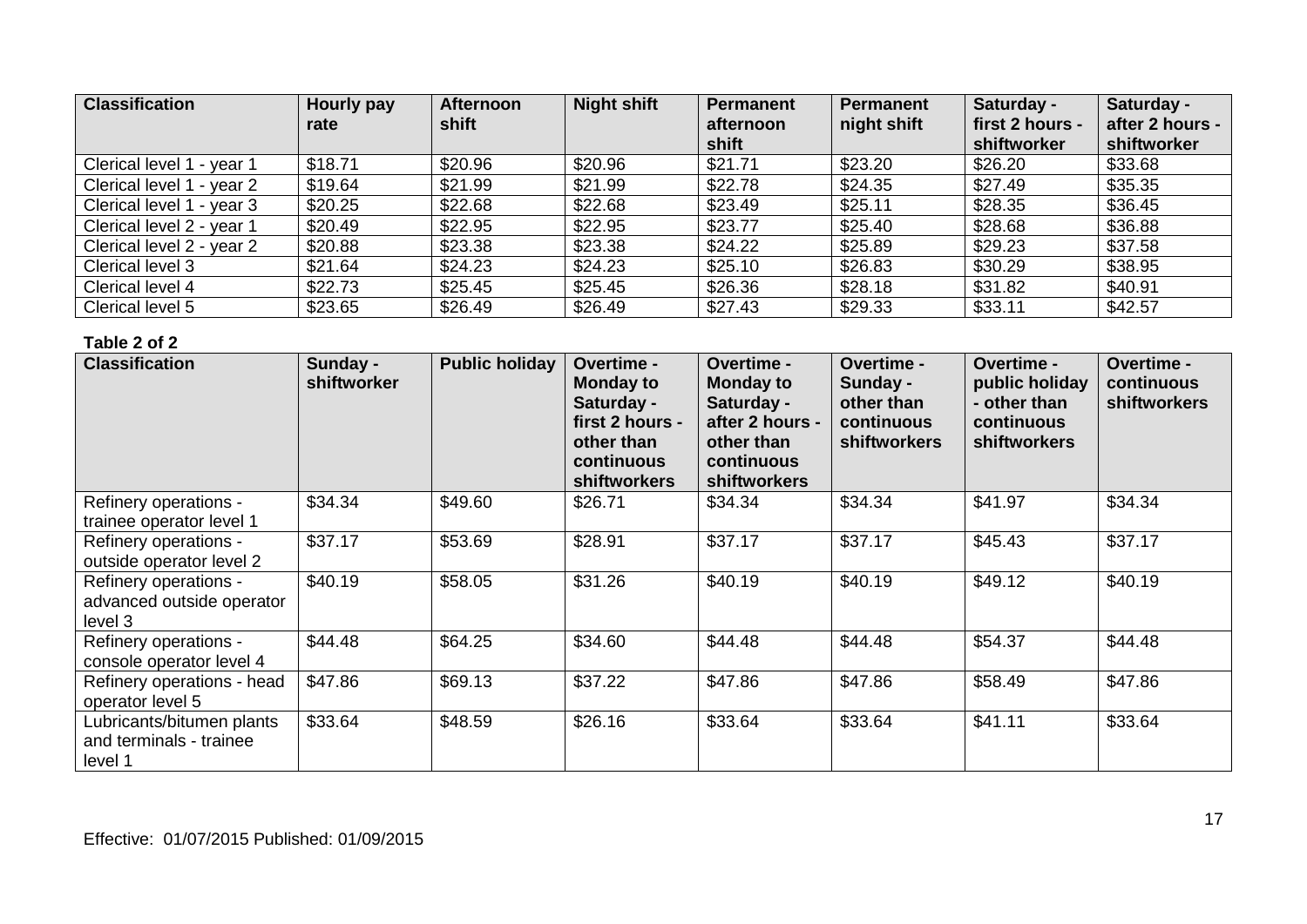| <b>Classification</b>                                                        | Sunday -<br>shiftworker | <b>Public holiday</b> | <b>Overtime -</b><br><b>Monday to</b><br>Saturday -<br>first 2 hours -<br>other than | Overtime -<br><b>Monday to</b><br>Saturday -<br>after 2 hours -<br>other than | <b>Overtime -</b><br>Sunday -<br>other than<br>continuous<br><b>shiftworkers</b> | Overtime -<br>public holiday<br>- other than<br>continuous<br><b>shiftworkers</b> | Overtime -<br>continuous<br><b>shiftworkers</b> |
|------------------------------------------------------------------------------|-------------------------|-----------------------|--------------------------------------------------------------------------------------|-------------------------------------------------------------------------------|----------------------------------------------------------------------------------|-----------------------------------------------------------------------------------|-------------------------------------------------|
|                                                                              |                         |                       | continuous<br>shiftworkers                                                           | continuous<br>shiftworkers                                                    |                                                                                  |                                                                                   |                                                 |
| Lubricants/bitumen plants<br>and terminals - operator<br>(competent) level 2 | \$35.53                 | \$51.32               | \$27.63                                                                              | \$35.53                                                                       | \$35.53                                                                          | \$43.42                                                                           | \$35.53                                         |
| Lubricants/bitumen plants<br>and terminals - operator<br>(advanced) level 3  | \$37.08                 | \$53.56               | \$28.84                                                                              | \$37.08                                                                       | \$37.08                                                                          | \$45.32                                                                           | \$37.08                                         |
| Lubricants/bitumen plants<br>and terminals - specialist<br>blender level 4   | \$38.61                 | \$55.77               | \$30.03                                                                              | \$38.61                                                                       | \$38.61                                                                          | \$47.19                                                                           | \$38.61                                         |
| Lubricants/bitumen plants<br>and terminals - head<br>operator level 5        | \$40.16                 | \$58.01               | \$31.24                                                                              | \$40.16                                                                       | \$40.16                                                                          | \$49.09                                                                           | \$40.16                                         |
| Maintenance -<br>maintenance co-ordinator                                    | \$45.92                 | \$66.33               | \$35.72                                                                              | \$45.92                                                                       | \$45.92                                                                          | \$56.13                                                                           | \$45.92                                         |
| Clerical level 1 - year 1                                                    | \$33.68                 | \$48.65               | \$26.20                                                                              | \$33.68                                                                       | \$33.68                                                                          | \$41.17                                                                           | \$33.68                                         |
| Clerical level 1 - year 2                                                    | \$35.35                 | \$51.06               | \$27.49                                                                              | \$35.35                                                                       | \$35.35                                                                          | \$43.20                                                                           | \$35.35                                         |
| Clerical level 1 - year 3                                                    | \$36.45                 | \$52.65               | \$28.35                                                                              | \$36.45                                                                       | \$36.45                                                                          | \$44.55                                                                           | \$36.45                                         |
| Clerical level 2 - year 1                                                    | \$36.88                 | \$53.27               | \$28.68                                                                              | \$36.88                                                                       | \$36.88                                                                          | \$45.07                                                                           | \$36.88                                         |
| Clerical level 2 - year 2                                                    | \$37.58                 | \$54.28               | \$29.23                                                                              | \$37.58                                                                       | \$37.58                                                                          | \$45.93                                                                           | \$37.58                                         |
| Clerical level 3                                                             | \$38.95                 | \$56.26               | \$30.29                                                                              | \$38.95                                                                       | \$38.95                                                                          | \$47.60                                                                           | \$38.95                                         |
| Clerical level 4                                                             | \$40.91                 | \$59.09               | \$31.82                                                                              | \$40.91                                                                       | \$40.91                                                                          | \$50.00                                                                           | \$40.91                                         |
| Clerical level 5                                                             | \$42.57                 | \$61.49               | \$33.11                                                                              | \$42.57                                                                       | \$42.57                                                                          | \$52.03                                                                           | \$42.57                                         |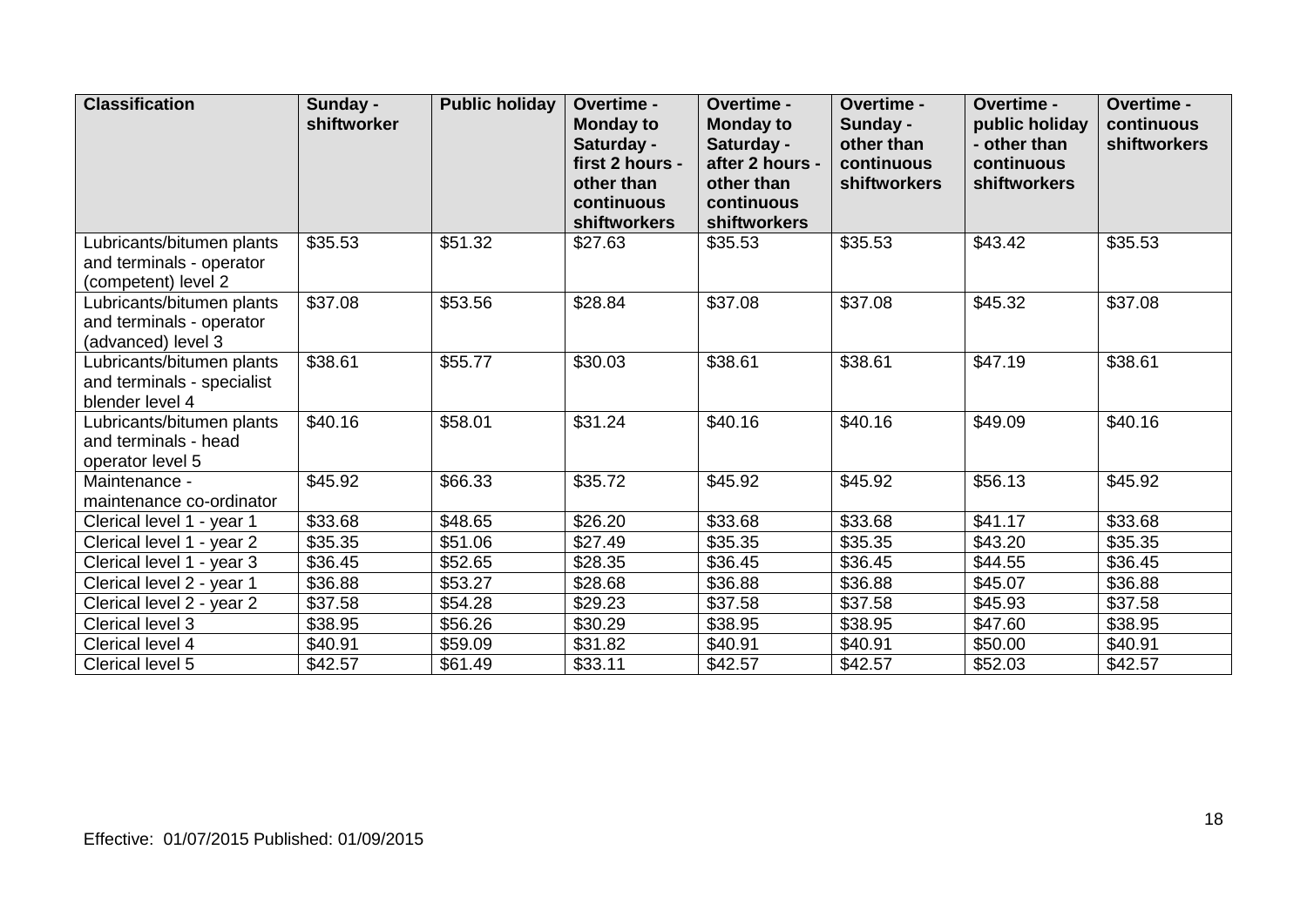## **Junior - Casual - 17 years**

Note: Trade qualified juniors must be paid the appropriate adult rate (see adult rates tables).

| <b>Classification</b>                                                        | Hourly pay<br>rate | <b>Afternoon</b><br>shift | <b>Night shift</b> | <b>Permanent</b><br>afternoon<br>shift | <b>Permanent</b><br>night shift | Saturday -<br>first 2 hours -<br>shiftworker | Saturday -<br>after 2 hours -<br>shiftworker |
|------------------------------------------------------------------------------|--------------------|---------------------------|--------------------|----------------------------------------|---------------------------------|----------------------------------------------|----------------------------------------------|
| Refinery operations -<br>trainee operator level 1                            | \$21.48            | \$24.05                   | \$24.05            | \$24.91                                | \$26.63                         | \$30.07                                      | \$38.66                                      |
| Refinery operations -<br>outside operator level 2                            | \$23.26            | \$26.05                   | \$26.05            | \$26.98                                | \$28.85                         | \$32.57                                      | \$41.87                                      |
| Refinery operations -<br>advanced outside operator<br>level 3                | \$25.16            | \$28.18                   | \$28.18            | \$29.19                                | \$31.20                         | \$35.23                                      | \$45.29                                      |
| Refinery operations -<br>console operator level 4                            | \$27.86            | \$31.21                   | \$31.21            | \$32.32                                | \$34.55                         | \$39.01                                      | \$50.15                                      |
| Refinery operations - head<br>operator level 5                               | \$29.99            | \$33.59                   | \$33.59            | \$34.79                                | \$37.18                         | \$41.98                                      | \$53.98                                      |
| Lubricants/bitumen plants<br>and terminals - trainee<br>level 1              | \$21.03            | \$23.55                   | \$23.55            | \$24.39                                | \$26.07                         | \$29.44                                      | \$37.85                                      |
| Lubricants/bitumen plants<br>and terminals - operator<br>(competent) level 2 | \$22.23            | \$24.89                   | \$24.89            | \$25.78                                | \$27.56                         | \$31.12                                      | \$40.01                                      |
| Lubricants/bitumen plants<br>and terminals - operator<br>(advanced) level 3  | \$23.20            | \$25.98                   | \$25.98            | \$26.91                                | \$28.77                         | \$32.48                                      | \$41.76                                      |
| Lubricants/bitumen plants<br>and terminals - specialist<br>blender level 4   | \$24.18            | \$27.08                   | \$27.08            | \$28.04                                | \$29.98                         | \$33.85                                      | \$43.52                                      |
| Lubricants/bitumen plants<br>and terminals - head<br>operator level 5        | \$25.14            | \$28.15                   | \$28.15            | \$29.16                                | \$31.17                         | \$35.19                                      | \$45.25                                      |
| Maintenance -<br>maintenance co-ordinator                                    | \$28.76            | \$32.21                   | \$32.21            | \$33.36                                | \$35.67                         | \$40.27                                      | \$51.77                                      |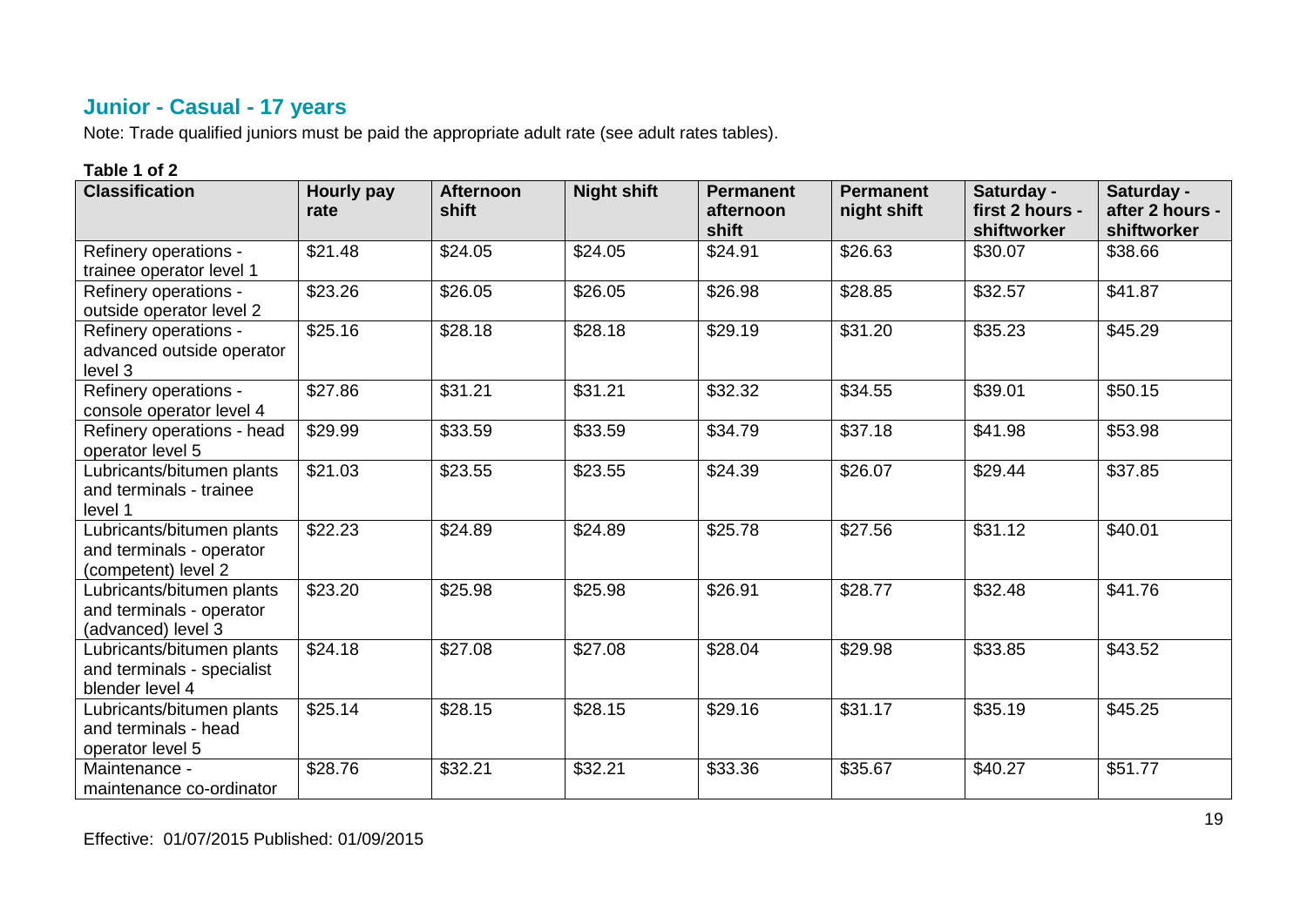| <b>Classification</b>     | Hourly pay | <b>Afternoon</b> | <b>Night shift</b> | Permanent          | Permanent   | Saturday -                     | Saturday -                     |
|---------------------------|------------|------------------|--------------------|--------------------|-------------|--------------------------------|--------------------------------|
|                           | rate       | shift            |                    | afternoon<br>shift | night shift | first 2 hours -<br>shiftworker | after 2 hours -<br>shiftworker |
| Clerical level 1 - year 1 | \$21.20    | \$23.74          | \$23.74            | \$24.59            | \$26.29     | \$29.68                        | \$38.16                        |
| Clerical level 1 - year 2 | \$22.25    | \$24.92          | \$24.92            | \$25.81            | \$27.59     | \$31.15                        | \$40.05                        |
| Clerical level 1 - year 3 | \$22.95    | \$25.70          | \$25.70            | \$26.62            | \$28.46     | \$32.13                        | \$41.31                        |
| Clerical level 2 - year 1 | \$23.23    | \$26.01          | \$26.01            | \$26.94            | \$28.80     | \$32.52                        | \$41.81                        |
| Clerical level 2 - year 2 | \$23.65    | \$26.49          | \$26.49            | \$27.43            | \$29.33     | \$33.11                        | \$42.57                        |
| Clerical level 3          | \$24.53    | \$27.47          | \$27.47            | \$28.45            | \$30.41     | \$34.34                        | \$44.15                        |
| Clerical level 4          | \$25.75    | \$28.84          | \$28.84            | \$29.87            | \$31.93     | \$36.05                        | \$46.35                        |
| Clerical level 5          | \$26.80    | \$30.02          | \$30.02            | \$31.09            | \$33.23     | \$37.52                        | \$48.24                        |

| <b>Classification</b>                                           | Sunday -<br>shiftworker | <b>Public holiday</b> | <b>Overtime -</b><br><b>Monday to</b><br>Saturday -<br>first 2 hours -<br>other than<br>continuous<br><b>shiftworkers</b> | <b>Overtime -</b><br><b>Monday to</b><br>Saturday -<br>after 2 hours -<br>other than<br>continuous<br>shiftworkers | <b>Overtime -</b><br>Sunday -<br>other than<br>continuous<br><b>shiftworkers</b> | <b>Overtime -</b><br>public holiday<br>- other than<br>continuous<br><b>shiftworkers</b> | <b>Overtime -</b><br>continuous<br><b>shiftworkers</b> |
|-----------------------------------------------------------------|-------------------------|-----------------------|---------------------------------------------------------------------------------------------------------------------------|--------------------------------------------------------------------------------------------------------------------|----------------------------------------------------------------------------------|------------------------------------------------------------------------------------------|--------------------------------------------------------|
| Refinery operations -<br>trainee operator level 1               | \$38.66                 | \$55.84               | \$30.07                                                                                                                   | \$38.66                                                                                                            | \$38.66                                                                          | \$47.25                                                                                  | \$38.66                                                |
| Refinery operations -<br>outside operator level 2               | \$41.87                 | \$60.48               | \$32.57                                                                                                                   | \$41.87                                                                                                            | \$41.87                                                                          | \$51.18                                                                                  | \$41.87                                                |
| Refinery operations -<br>advanced outside operator<br>level 3   | \$45.29                 | \$65.42               | \$35.23                                                                                                                   | \$45.29                                                                                                            | \$45.29                                                                          | \$55.36                                                                                  | \$45.29                                                |
| Refinery operations -<br>console operator level 4               | \$50.15                 | \$72.44               | \$39.01                                                                                                                   | \$50.15                                                                                                            | \$50.15                                                                          | \$61.30                                                                                  | \$50.15                                                |
| Refinery operations - head<br>operator level 5                  | \$53.98                 | \$77.97               | \$41.98                                                                                                                   | \$53.98                                                                                                            | \$53.98                                                                          | \$65.97                                                                                  | \$53.98                                                |
| Lubricants/bitumen plants<br>and terminals - trainee<br>level 1 | \$37.85                 | \$54.67               | \$29.44                                                                                                                   | \$37.85                                                                                                            | \$37.85                                                                          | \$46.26                                                                                  | \$37.85                                                |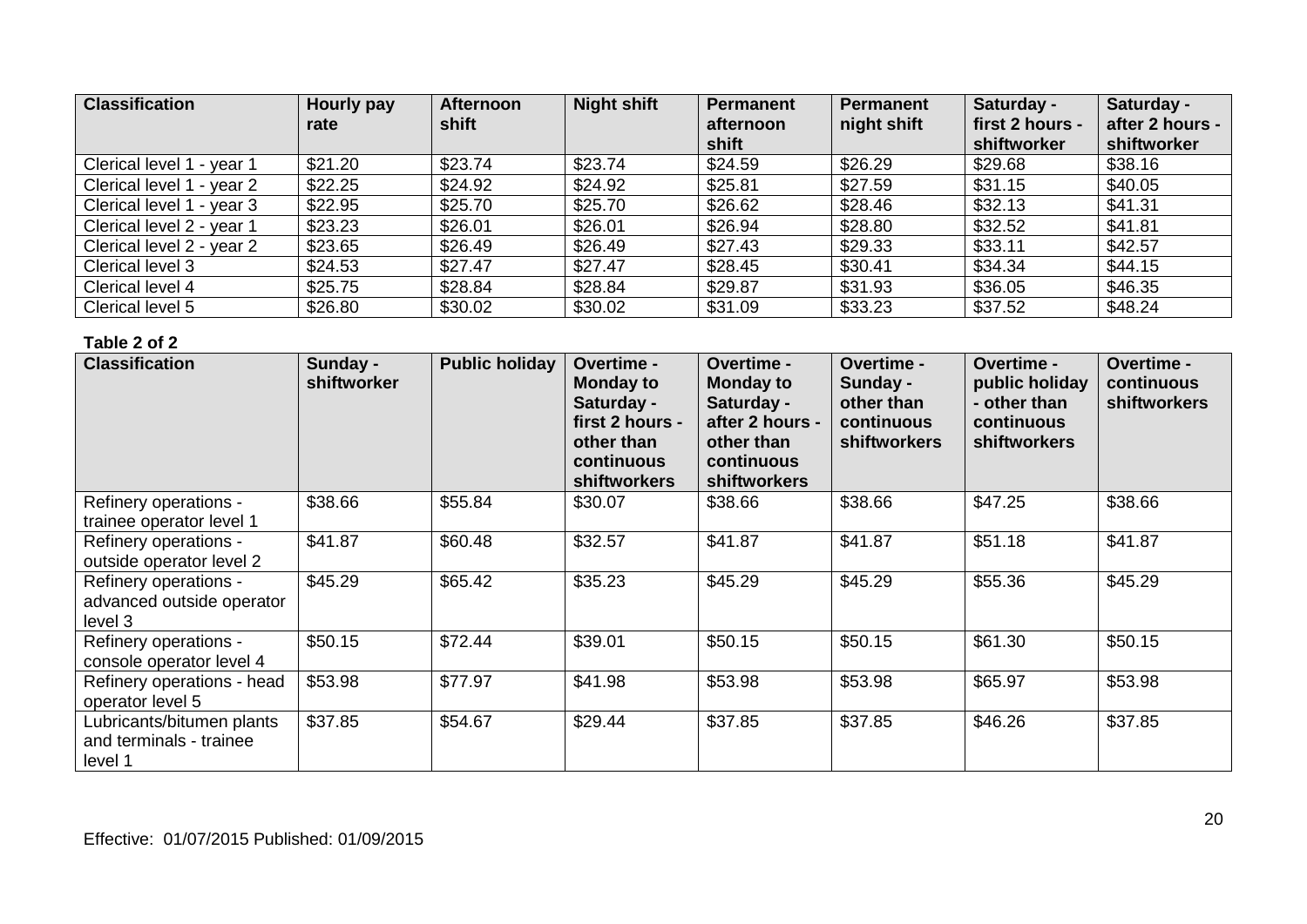| <b>Classification</b>                                                        | Sunday -<br>shiftworker | <b>Public holiday</b> | <b>Overtime -</b><br><b>Monday to</b><br>Saturday -<br>first 2 hours -<br>other than<br>continuous<br>shiftworkers | Overtime -<br><b>Monday to</b><br>Saturday -<br>after 2 hours -<br>other than<br>continuous<br>shiftworkers | <b>Overtime -</b><br>Sunday -<br>other than<br>continuous<br><b>shiftworkers</b> | Overtime -<br>public holiday<br>- other than<br>continuous<br><b>shiftworkers</b> | Overtime -<br>continuous<br><b>shiftworkers</b> |
|------------------------------------------------------------------------------|-------------------------|-----------------------|--------------------------------------------------------------------------------------------------------------------|-------------------------------------------------------------------------------------------------------------|----------------------------------------------------------------------------------|-----------------------------------------------------------------------------------|-------------------------------------------------|
| Lubricants/bitumen plants<br>and terminals - operator<br>(competent) level 2 | \$40.01                 | \$57.79               | \$31.12                                                                                                            | \$40.01                                                                                                     | \$40.01                                                                          | \$48.90                                                                           | \$40.01                                         |
| Lubricants/bitumen plants<br>and terminals - operator<br>(advanced) level 3  | \$41.76                 | \$60.32               | \$32.48                                                                                                            | \$41.76                                                                                                     | \$41.76                                                                          | \$51.04                                                                           | \$41.76                                         |
| Lubricants/bitumen plants<br>and terminals - specialist<br>blender level 4   | \$43.52                 | \$62.86               | \$33.85                                                                                                            | \$43.52                                                                                                     | \$43.52                                                                          | \$53.19                                                                           | \$43.52                                         |
| Lubricants/bitumen plants<br>and terminals - head<br>operator level 5        | \$45.25                 | \$65.36               | \$35.19                                                                                                            | \$45.25                                                                                                     | \$45.25                                                                          | \$55.30                                                                           | \$45.25                                         |
| Maintenance -<br>maintenance co-ordinator                                    | \$51.77                 | \$74.78               | \$40.27                                                                                                            | \$51.77                                                                                                     | \$51.77                                                                          | \$63.28                                                                           | \$51.77                                         |
| Clerical level 1 - year 1                                                    | \$38.16                 | \$55.12               | \$29.68                                                                                                            | \$38.16                                                                                                     | $\overline{$}38.16$                                                              | \$46.64                                                                           | \$38.16                                         |
| Clerical level 1 - year 2                                                    | \$40.05                 | \$57.85               | \$31.15                                                                                                            | \$40.05                                                                                                     | \$40.05                                                                          | \$48.95                                                                           | \$40.05                                         |
| Clerical level 1 - year 3                                                    | \$41.31                 | \$59.67               | \$32.13                                                                                                            | \$41.31                                                                                                     | \$41.31                                                                          | \$50.49                                                                           | \$41.31                                         |
| Clerical level 2 - year 1                                                    | \$41.81                 | \$60.39               | \$32.52                                                                                                            | \$41.81                                                                                                     | \$41.81                                                                          | \$51.10                                                                           | \$41.81                                         |
| Clerical level 2 - year 2                                                    | \$42.57                 | \$61.49               | \$33.11                                                                                                            | \$42.57                                                                                                     | \$42.57                                                                          | \$52.03                                                                           | \$42.57                                         |
| Clerical level 3                                                             | \$44.15                 | \$63.77               | \$34.34                                                                                                            | \$44.15                                                                                                     | \$44.15                                                                          | \$53.96                                                                           | \$44.15                                         |
| Clerical level 4                                                             | \$46.35                 | \$66.95               | \$36.05                                                                                                            | \$46.35                                                                                                     | \$46.35                                                                          | \$56.65                                                                           | \$46.35                                         |
| Clerical level 5                                                             | \$48.24                 | \$69.68               | \$37.52                                                                                                            | \$48.24                                                                                                     | \$48.24                                                                          | \$58.96                                                                           | \$48.24                                         |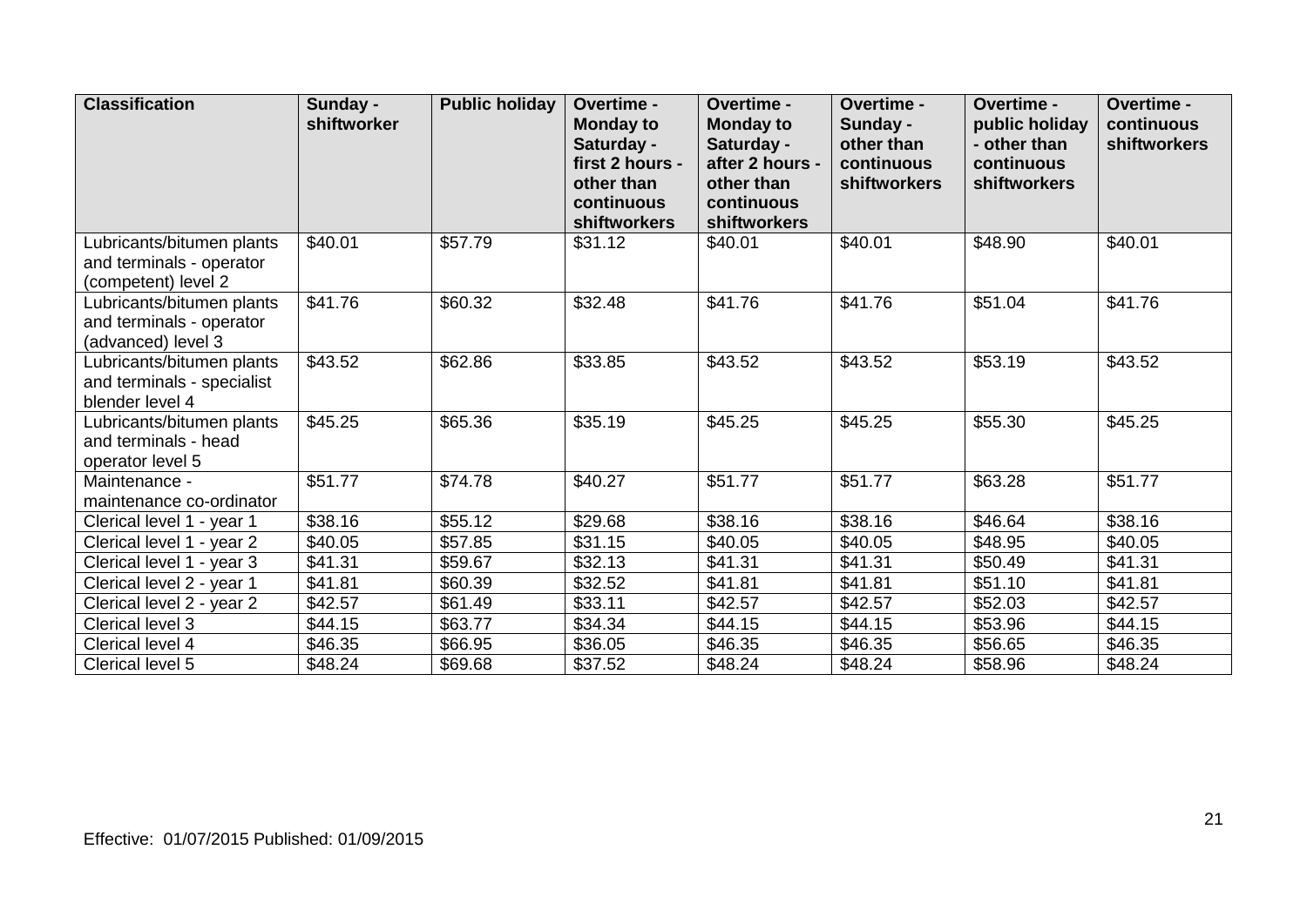## **Apprentice - Started before 1 Jan 2014 - Full-time & part-time**

#### **Table 1 of 2**

| <b>Classification</b> | <b>Weekly pay</b><br>rate | Hourly pay<br>rate | <b>Afternoon</b><br>shift | <b>Night shift</b> | <b>Permanent</b><br>afternoon<br>shift | <b>Permanent</b><br>night shift | Saturday -<br><b>first 2 hours -</b><br>shiftworker |
|-----------------------|---------------------------|--------------------|---------------------------|--------------------|----------------------------------------|---------------------------------|-----------------------------------------------------|
| Apprentice 1st year   | \$374.81                  | \$10.70            | \$12.31                   | \$12.31            | \$12.84                                | \$13.91                         | \$16.05                                             |
| Apprentice 2nd year   | \$451.30                  | \$12.89            | \$14.82                   | \$14.82            | \$15.47                                | \$16.76                         | \$19.34                                             |
| Apprentice 3rd year   | \$604.28                  | \$17.26            | \$19.85                   | \$19.85            | \$20.71                                | \$22.44                         | \$25.89                                             |
| Apprentice 4th year   | \$703.71                  | \$20.10            | \$23.12                   | \$23.12            | \$24.12                                | \$26.13                         | \$30.15                                             |

#### **Table 2 of 2**

| <b>Classification</b> | Saturday -<br>after 2 hours<br>- shiftworker | Sunday -<br>shiftworker | <b>Public</b><br>holiday | Overtime -<br><b>Monday to</b><br>Saturday -<br>first 2 hours<br>- other than<br>continuous<br><b>shiftworkers</b> | Overtime -<br><b>Monday to</b><br>Saturday -<br>after 2 hours<br>- other than<br>continuous<br>shiftworkers | Overtime -<br>Sunday -<br>other than<br>continuous<br>shiftworkers | Overtime -<br>public<br>holiday -<br>other than<br>continuous<br><b>shiftworkers</b> | Overtime -<br>continuous<br>shiftworkers |
|-----------------------|----------------------------------------------|-------------------------|--------------------------|--------------------------------------------------------------------------------------------------------------------|-------------------------------------------------------------------------------------------------------------|--------------------------------------------------------------------|--------------------------------------------------------------------------------------|------------------------------------------|
| Apprentice 1st year   | \$21.40                                      | \$21.40                 | \$32.10                  | \$16.05                                                                                                            | \$21.40                                                                                                     | \$21.40                                                            | \$26.75                                                                              | \$21.40                                  |
| Apprentice 2nd year   | \$25.78                                      | \$25.78                 | \$38.67                  | \$19.34                                                                                                            | \$25.78                                                                                                     | \$25.78                                                            | \$32.23                                                                              | \$25.78                                  |
| Apprentice 3rd year   | \$34.52                                      | \$34.52                 | \$51.78                  | \$25.89                                                                                                            | \$34.52                                                                                                     | \$34.52                                                            | \$43.15                                                                              | \$34.52                                  |
| Apprentice 4th year   | \$40.20                                      | \$40.20                 | \$60.30                  | \$30.15                                                                                                            | \$40.20                                                                                                     | \$40.20                                                            | \$50.25                                                                              | \$40.20                                  |

# **Apprentice - Started after 1 Jan 2014 - Did not complete year 12 - Full-time & part-time**

| <b>Classification</b> | <b>Weekly pay</b> | Hourly pay | <b>Afternoon</b> | <b>Night shift</b> | <b>Permanent</b> | <b>Permanent</b> | Saturday -      |
|-----------------------|-------------------|------------|------------------|--------------------|------------------|------------------|-----------------|
|                       | rate              | rate       | shift            |                    | afternoon        | night shift      | first 2 hours - |
|                       |                   |            |                  |                    | shift            |                  | shiftworker     |
| Apprentice 1st year   | \$413.05          | \$11.80    | \$13.57          | \$13.57            | \$14.16          | \$15.34          | \$17.70         |
| Apprentice 2nd year   | \$489.54          | \$13.98    | \$16.08          | \$16.08            | \$16.78          | \$18.17          | \$20.97         |
| Apprentice 3rd year   | \$604.28          | \$17.26    | \$19.85          | \$19.85            | \$20.71          | \$22.44          | \$25.89         |
| Apprentice 4th year   | \$703.71          | \$20.10    | \$23.12          | \$23.12            | \$24.12          | \$26.13          | \$30.15         |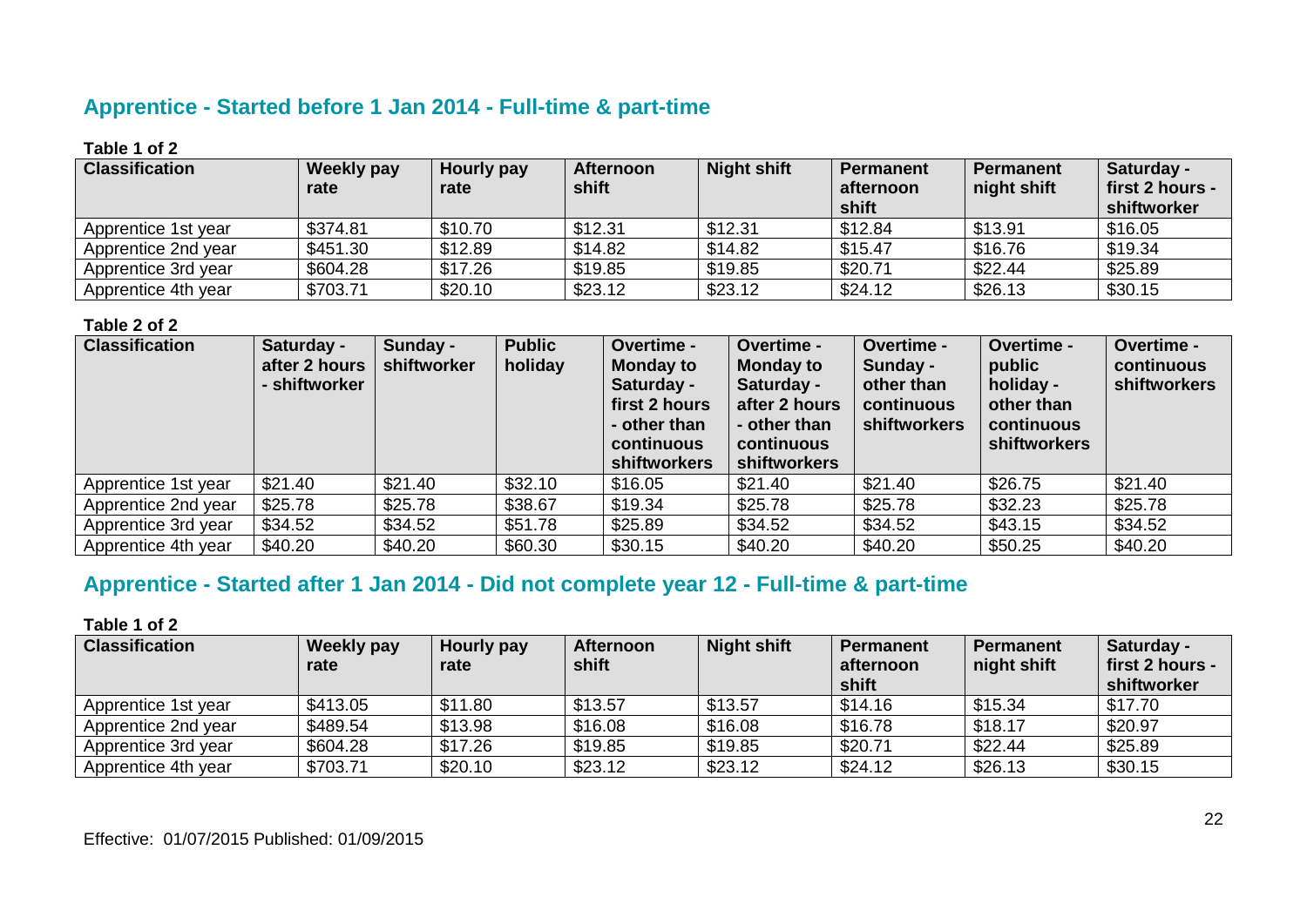| <b>Classification</b> | Saturday -<br>after 2 hours<br>- shiftworker | Sunday -<br>shiftworker | <b>Public</b><br>holiday | Overtime -<br><b>Monday to</b><br>Saturday -<br>first 2 hours<br>- other than<br>continuous<br><b>shiftworkers</b> | Overtime -<br><b>Monday to</b><br>Saturday -<br>after 2 hours<br>- other than<br>continuous<br>shiftworkers | Overtime -<br>Sunday -<br>other than<br>continuous<br><b>shiftworkers</b> | Overtime -<br>public<br>holiday -<br>other than<br>continuous<br><b>shiftworkers</b> | Overtime -<br>continuous<br><b>shiftworkers</b> |
|-----------------------|----------------------------------------------|-------------------------|--------------------------|--------------------------------------------------------------------------------------------------------------------|-------------------------------------------------------------------------------------------------------------|---------------------------------------------------------------------------|--------------------------------------------------------------------------------------|-------------------------------------------------|
| Apprentice 1st year   | \$23.60                                      | \$23.60                 | \$35.40                  | \$17.70                                                                                                            | \$23.60                                                                                                     | \$23.60                                                                   | \$29.50                                                                              | \$23.60                                         |
| Apprentice 2nd year   | \$27.96                                      | \$27.96                 | \$41.94                  | \$20.97                                                                                                            | \$27.96                                                                                                     | \$27.96                                                                   | \$34.95                                                                              | \$27.96                                         |
| Apprentice 3rd year   | \$34.52                                      | \$34.52                 | \$51.78                  | \$25.89                                                                                                            | \$34.52                                                                                                     | \$34.52                                                                   | \$43.15                                                                              | \$34.52                                         |
| Apprentice 4th year   | \$40.20                                      | \$40.20                 | \$60.30                  | \$30.15                                                                                                            | \$40.20                                                                                                     | \$40.20                                                                   | \$50.25                                                                              | \$40.20                                         |

## **Apprentice - Started after 1 Jan 2014 - Completed year 12 - Full-time & part-time**

#### **Table 1 of 2**

| <b>Classification</b> | Weekly pay<br>rate | Hourly pay<br>rate | <b>Afternoon</b><br>shift | <b>Night shift</b> | <b>Permanent</b><br>afternoon<br>shift | <b>Permanent</b><br>night shift | Saturday -<br>first 2 hours -<br>shiftworker |
|-----------------------|--------------------|--------------------|---------------------------|--------------------|----------------------------------------|---------------------------------|----------------------------------------------|
| Apprentice 1st year   | \$451.30           | \$12.89            | \$14.82                   | \$14.82            | \$15.47                                | \$16.76                         | \$19.34                                      |
| Apprentice 2nd year   | \$527.79           | \$15.08            | \$17.34                   | \$17.34            | \$18.10                                | \$19.60                         | \$22.62                                      |
| Apprentice 3rd year   | \$604.28           | \$17.26            | \$19.85                   | \$19.85            | \$20.71                                | \$22.44                         | \$25.89                                      |
| Apprentice 4th year   | \$703.71           | \$20.10            | \$23.12                   | \$23.12            | \$24.12                                | \$26.13                         | \$30.15                                      |

| <b>Classification</b> | Saturday -<br>after 2 hours<br>- shiftworker | Sunday -<br>shiftworker | <b>Public</b><br>holiday | Overtime -<br><b>Monday to</b><br>Saturday -<br>first 2 hours<br>- other than<br><b>continuous</b><br><b>shiftworkers</b> | Overtime -<br><b>Monday to</b><br>Saturday -<br>after 2 hours<br>- other than<br>continuous<br>shiftworkers | Overtime -<br>Sunday -<br>other than<br>continuous<br>shiftworkers | Overtime -<br>public<br>holiday -<br>other than<br>continuous<br><b>shiftworkers</b> | Overtime -<br>continuous<br>shiftworkers |
|-----------------------|----------------------------------------------|-------------------------|--------------------------|---------------------------------------------------------------------------------------------------------------------------|-------------------------------------------------------------------------------------------------------------|--------------------------------------------------------------------|--------------------------------------------------------------------------------------|------------------------------------------|
| Apprentice 1st year   | \$25.78                                      | \$25.78                 | \$38.67                  | \$19.34                                                                                                                   | \$25.78                                                                                                     | \$25.78                                                            | \$32.23                                                                              | \$25.78                                  |
| Apprentice 2nd year   | \$30.16                                      | \$30.16                 | \$45.24                  | \$22.62                                                                                                                   | \$30.16                                                                                                     | \$30.16                                                            | \$37.70                                                                              | \$30.16                                  |
| Apprentice 3rd year   | \$34.52                                      | \$34.52                 | \$51.78                  | \$25.89                                                                                                                   | \$34.52                                                                                                     | \$34.52                                                            | \$43.15                                                                              | \$34.52                                  |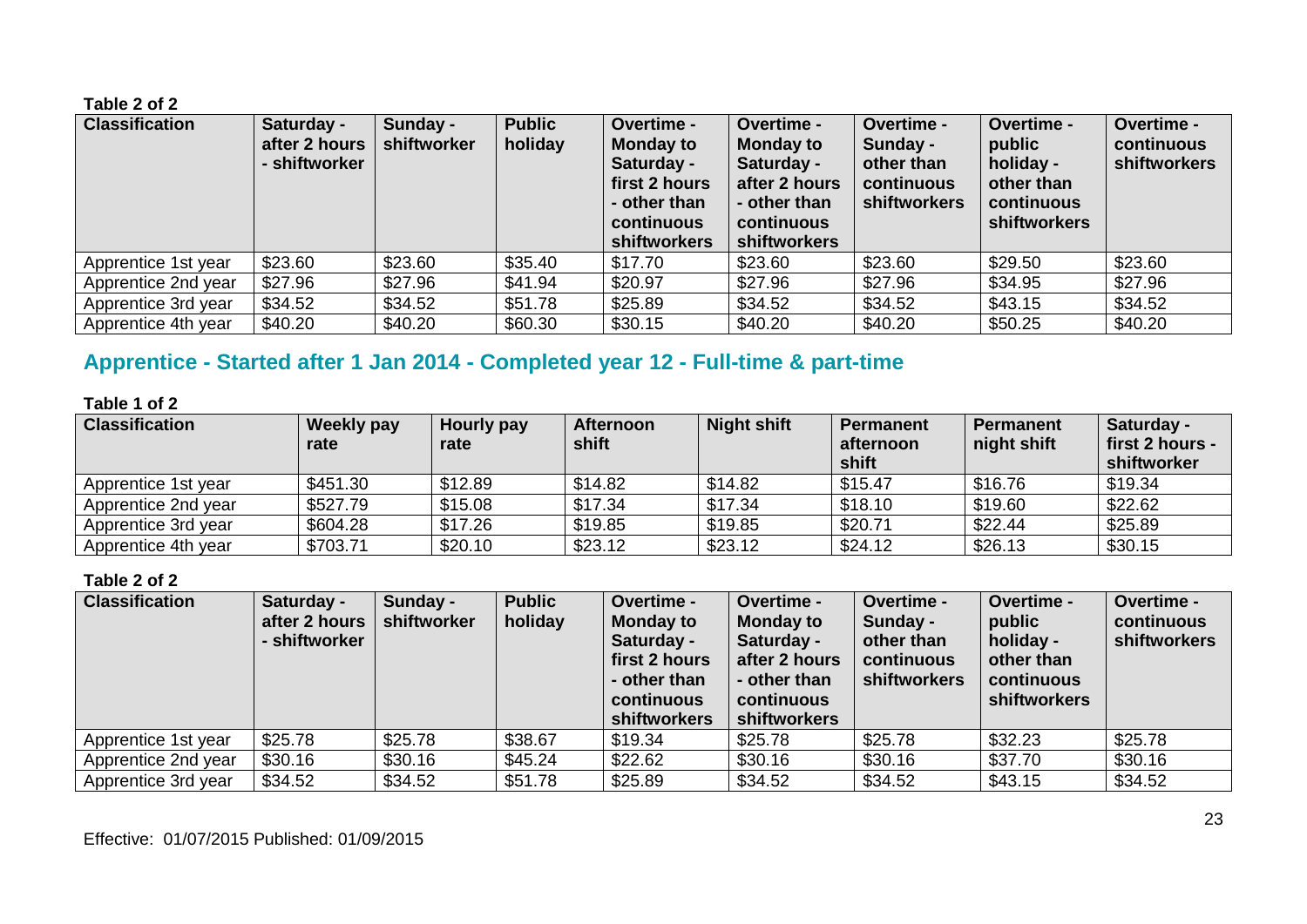| <b>Classification</b> | Saturday -<br>after 2 hours<br>- shiftworker | Sunday -<br>shiftworker | <b>Public</b><br>holiday | <b>Overtime -</b><br><b>Monday to</b><br>Saturday -<br>first 2 hours<br>- other than<br>continuous<br>shiftworkers | Overtime -<br><b>Monday to</b><br>Saturday -<br>after 2 hours<br>- other than<br>continuous<br><b>shiftworkers</b> | <b>Overtime -</b><br>Sunday -<br>other than<br>continuous<br>shiftworkers | Overtime -<br>public<br>holiday -<br>other than<br>continuous<br>shiftworkers | Overtime -<br>continuous<br>shiftworkers |
|-----------------------|----------------------------------------------|-------------------------|--------------------------|--------------------------------------------------------------------------------------------------------------------|--------------------------------------------------------------------------------------------------------------------|---------------------------------------------------------------------------|-------------------------------------------------------------------------------|------------------------------------------|
| Apprentice 4th year   | \$40.20                                      | \$40.20                 | \$60.30                  | \$30.15                                                                                                            | \$40.20                                                                                                            | \$40.20                                                                   | \$50.25                                                                       | \$40.20                                  |

# **Adult apprentice - Started after 1 Jan 2014 - Full-time & part-time**

#### **Table 1 of 2**

| <b>Classification</b> | Hourly pay<br>rate | <b>Afternoon</b><br>shift | <b>Night shift</b> | <b>Permanent</b><br>afternoon<br>shift | <b>Permanent</b><br>night shift | Saturday -<br>first 2 hours -<br>shiftworker | Saturday -<br>after 2 hours -<br>shiftworker |
|-----------------------|--------------------|---------------------------|--------------------|----------------------------------------|---------------------------------|----------------------------------------------|----------------------------------------------|
| Apprentice 1st year   | \$18.35            | \$21.10                   | \$21.10            | \$22.02                                | \$23.86                         | \$27.53                                      | \$36.70                                      |
| Apprentice 2nd year   | \$19.64            | \$22.59                   | \$22.59            | \$23.57                                | \$25.53                         | \$29.46                                      | \$39.28                                      |
| Apprentice 3rd year   | \$19.64            | \$22.59                   | \$22.59            | \$23.57                                | \$25.53                         | \$29.46                                      | \$39.28                                      |
| Apprentice 4th year   | \$20.10            | \$23.12                   | \$23.12            | \$24.12                                | \$26.13                         | \$30.15                                      | \$40.20                                      |

| <b>Classification</b> | Sunday -<br>shiftworker | <b>Public holiday</b> | Overtime -<br><b>Monday to</b><br>Saturday -<br>first 2 hours -<br>other than<br>continuous<br><b>shiftworkers</b> | Overtime -<br><b>Monday to</b><br>Saturday -<br>after 2 hours -<br>other than<br>continuous<br><b>shiftworkers</b> | Overtime -<br>Sunday -<br>other than<br>continuous<br>shiftworkers | Overtime -<br>public holiday<br>- other than<br>continuous<br><b>shiftworkers</b> | Overtime -<br>continuous<br><b>shiftworkers</b> |
|-----------------------|-------------------------|-----------------------|--------------------------------------------------------------------------------------------------------------------|--------------------------------------------------------------------------------------------------------------------|--------------------------------------------------------------------|-----------------------------------------------------------------------------------|-------------------------------------------------|
| Apprentice 1st year   | \$36.70                 | \$55.05               | \$27.53                                                                                                            | \$36.70                                                                                                            | \$36.70                                                            | \$45.88                                                                           | \$36.70                                         |
| Apprentice 2nd year   | \$39.28                 | \$58.92               | \$29.46                                                                                                            | \$39.28                                                                                                            | \$39.28                                                            | \$49.10                                                                           | \$39.28                                         |
| Apprentice 3rd year   | \$39.28                 | \$58.92               | \$29.46                                                                                                            | \$39.28                                                                                                            | \$39.28                                                            | \$49.10                                                                           | \$39.28                                         |
| Apprentice 4th year   | \$40.20                 | \$60.30               | \$30.15                                                                                                            | \$40.20                                                                                                            | \$40.20                                                            | \$50.25                                                                           | \$40.20                                         |